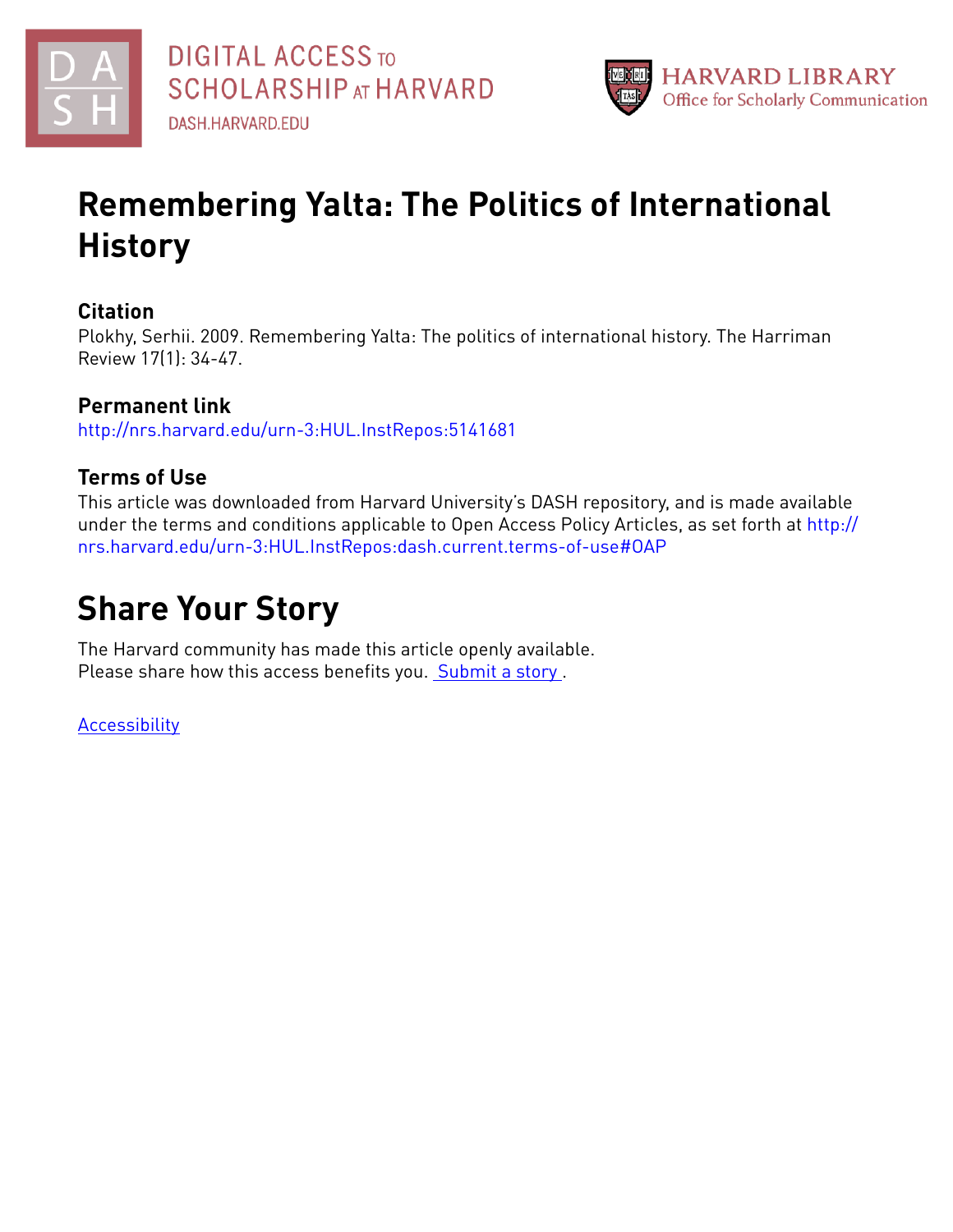Remembering Yalta: The Politics of International History

On 4 February 2005, military guards welcomed guests arriving at the Livadia Palace near Yalta, as they had done sixty years earlier on the first day of the Yalta Conference, which brought together Franklin D. Roosevelt, Winston Churchill, and Joseph Stalin to discuss the shape of the world after the Second World War. Aside from the guard of honor and the return to the Livadia Palace of some of the former Soviet soldiers and waitresses who had provided security for the conference and helped assure its smooth progress sixty years earlier, there was little resemblance between the events of February 1945 and those of 2005. The organizers of the 2005 Yalta conference—a symposium entitled 'Yalta 1945-2005: From the Bipolar World to the Geopolitics of the Future'—anxiously awaited but never received greetings from President Viktor Yushchenko of Ukraine, to which Yalta and the Crimea now belong, or from President Vladimir Putin of Russia—the legal successor to the Soviet Union, which hosted the Yalta Conference in 1945. Nor were there greetings from the leaders of Britain or the United States.<sup>1</sup> Every political leader whose greetings never reached Yalta on 4 February 2005 had his own reasons to overlook the anniversary of the conference that shaped the modern world and plunged it into almost half a century of cold war.

In the opinion of the Polish historian Jerzy Jedlicki, the twentieth-century history of Eastern Europe is 'a perfect laboratory to observe how the genuine or apparent remembrances of

 $\frac{1}{1}$  $1$  On the symposium organized by the Crimean authorities to mark the sixtieth anniversary of the Yalta Conference, see Liudmila Obukhovskaia, 'Imet' uvazhenie k proshlomu,' *Krymskaia pravda*, 9 February 2005. There is an extensive literature on the conference, most of it published during the Cold War. For a post-Cold War assessment of the decisions made at Yalta, see Lloyd C. Gardner, *Spheres of Influence: The Great Powers Partition Europe, from Munich to Yalta* (Chicago, 1993).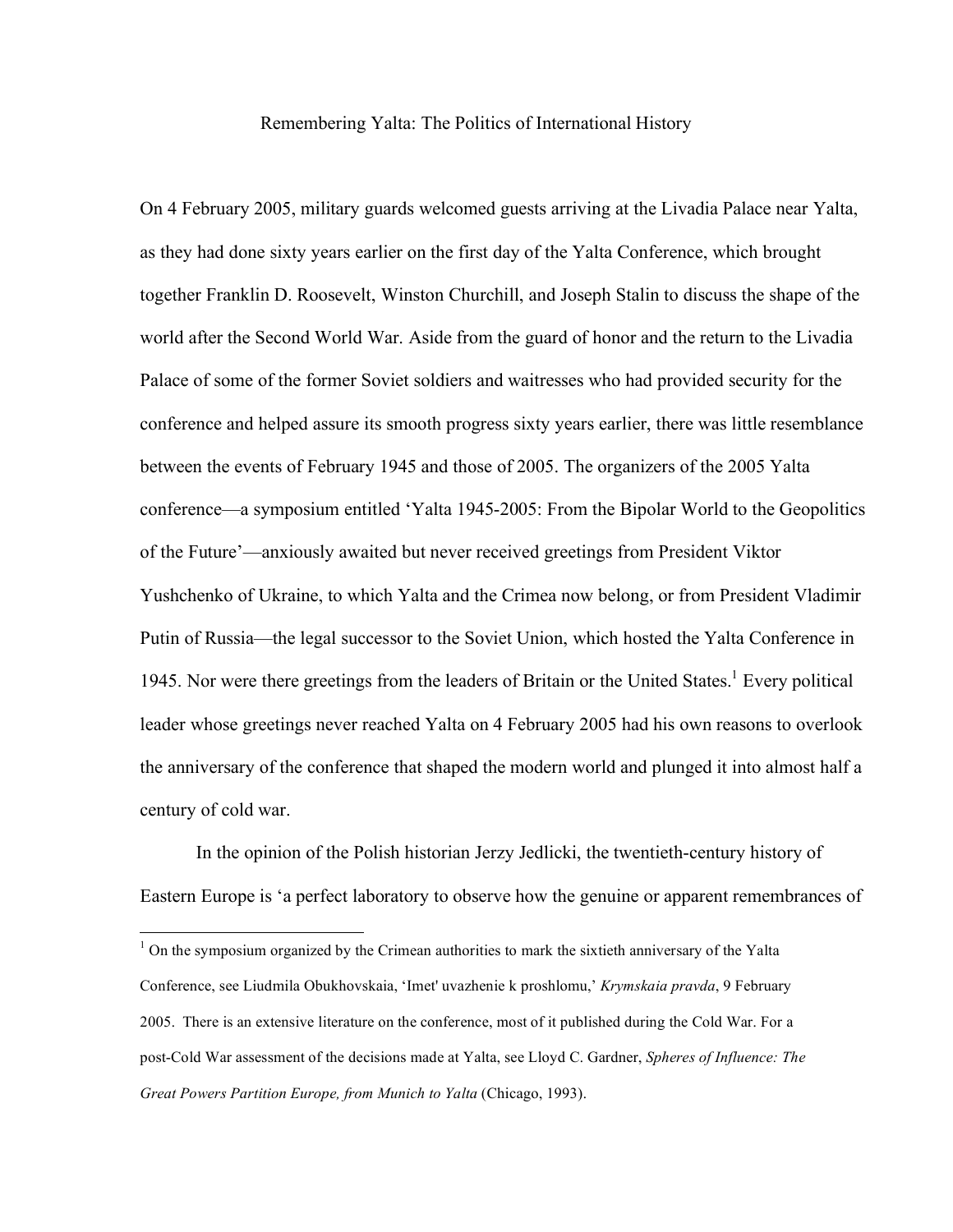the past may aggravate current conflicts and how they themselves are modified in the process.' According to Jedlicki, the most intriguing question that the study of Eastern Europe can help answer is 'what factors activate historical reminiscences, and what circumstances would rather allow them to remain dormant and apparently forgotten. In other words, collective "memories" may become "hot" or "cooled," and the course of events may often depend on their emotional temperature.<sup>2</sup> This article examines patterns of collective remembrance and forgetting of historical events of international importance by analyzing public debates on the legacy of the Yalta Conference in Russia, Latvia, Poland, Ukraine, and the United States. It looks into interrelations between politics and historical representations in each of these countries. It also discusses the impact of the changing international situation on the ways in which intellectual and political elites interpret the importance of the Yalta agreements. Finally, it looks into the narrative strategies employed by the 'winners' and 'losers' of Yalta in representing their vision of the past.

Since the end of the First World War and the disintegration of the Austro-Hungarian, Russian, and Ottoman Empires, Eastern Europe has been an arena for the competing interests of new nation-states and the ambitions of great powers. After the German vision of *Mitteleuropa* as a Berlin-dominated space between Germany and Russia evaporated in the wake of the German defeat in the First World War, and the Bolshevik revolutionary advance on Europe was thrown back in 1920 by the 'miracle on the Vistula,' the territory between the Baltic and Adriatic Seas became a contested ground between the capitalist West and the communist East. While Britain and France regarded the newly independent countries of the region as a 'cordon sanitaire' against

 $\frac{1}{2}$ <sup>2</sup> See Jerzy Jedlicki, 'Historical Memory as a Source of Conflicts in Eastern Europe,' *Communist and Post-Communist Studies* 32, no. 3 (September 1999): 225-32, here 226.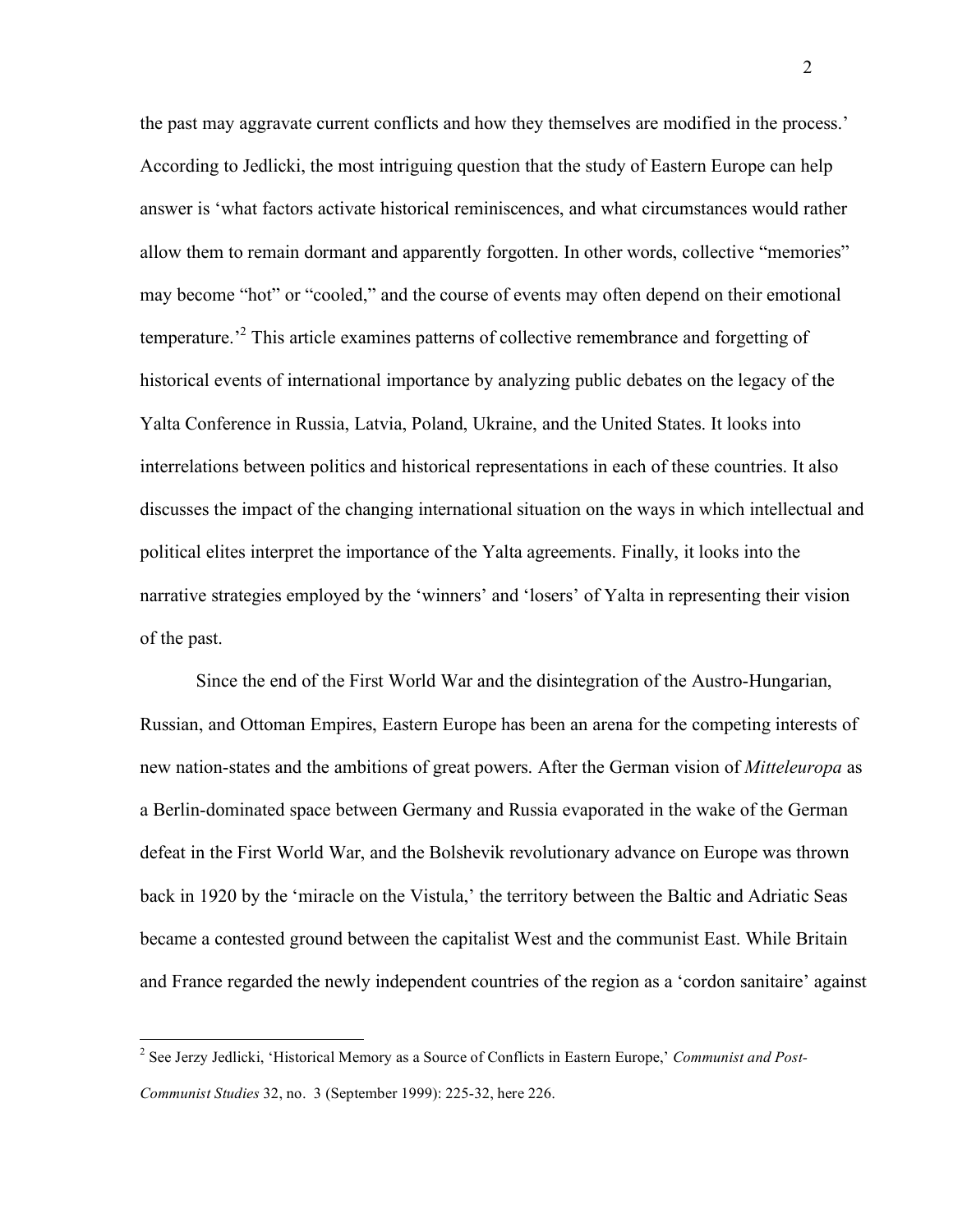Bolshevik expansion, the Soviets tried to undermine some of the new regimes by turning their republics of Ukraine, Belarus, and Moldavia into a socialist Piedmont for the national minorities of Poland, Czechoslovakia, and Romania. Eventually Stalin used the irredentist argument to divide Eastern Europe with Hitler in 1939. As Britain and France entered the Second World War over the German invasion of Poland, London considered the restoration of Poland's independence and British interests in the region one of its main objectives in the war. The Yalta Conference effectively put an end to those plans, since Soviet armies occupied most of Eastern Europe, and Churchill failed to persuade Roosevelt to back British policy in the region. Yalta initiated the era of Soviet domination of Eastern Europe, which lasted until the end of the Cold War and left bitter memories of Western betrayal and Soviet dominance in the collective memory of the region. $3$ 

Historians have often treated the events leading to the disintegration of the Soviet bloc in Eastern Europe, the collapse of the USSR, and the emergence of new nation-states on the ruins of the communist empire as a manifestation of 'the revenge of the past.<sup>4</sup> It would be difficult indeed to exaggerate the role of history in the rearticulation of national identities in postcommunist Eastern Europe. The recovery of collective memory suppressed by authoritarian regimes and recollections of the region's traumatic experiences during and after the Second World War not only helped boost the national pride of the newly freed nations but also fueled

<sup>&</sup>lt;sup>2</sup><br>3 <sup>3</sup> On the origins of the concept of *Mitteleuropa* and its transformation into the notion of Eastern and, later, East-Central Europe, see Erhardt Busek and Emil Brix, *Projekt Mitteleuropa* (Vienna, 1986); Hubert Łaszkiewicz, 'A Quest for Identity: East-Central Europe and Its Historians,' in *East-Central Europe's Position within Europe: Between East and West*, ed. Jerzy Kłoczowski (Lublin, 2004), 60-74.

<sup>&</sup>lt;sup>4</sup> See Ronald Grigor Suny, *The Revenge of the Past: Nationalism, Revolution and the Collapse of the Soviet Union* (Stanford, 1993).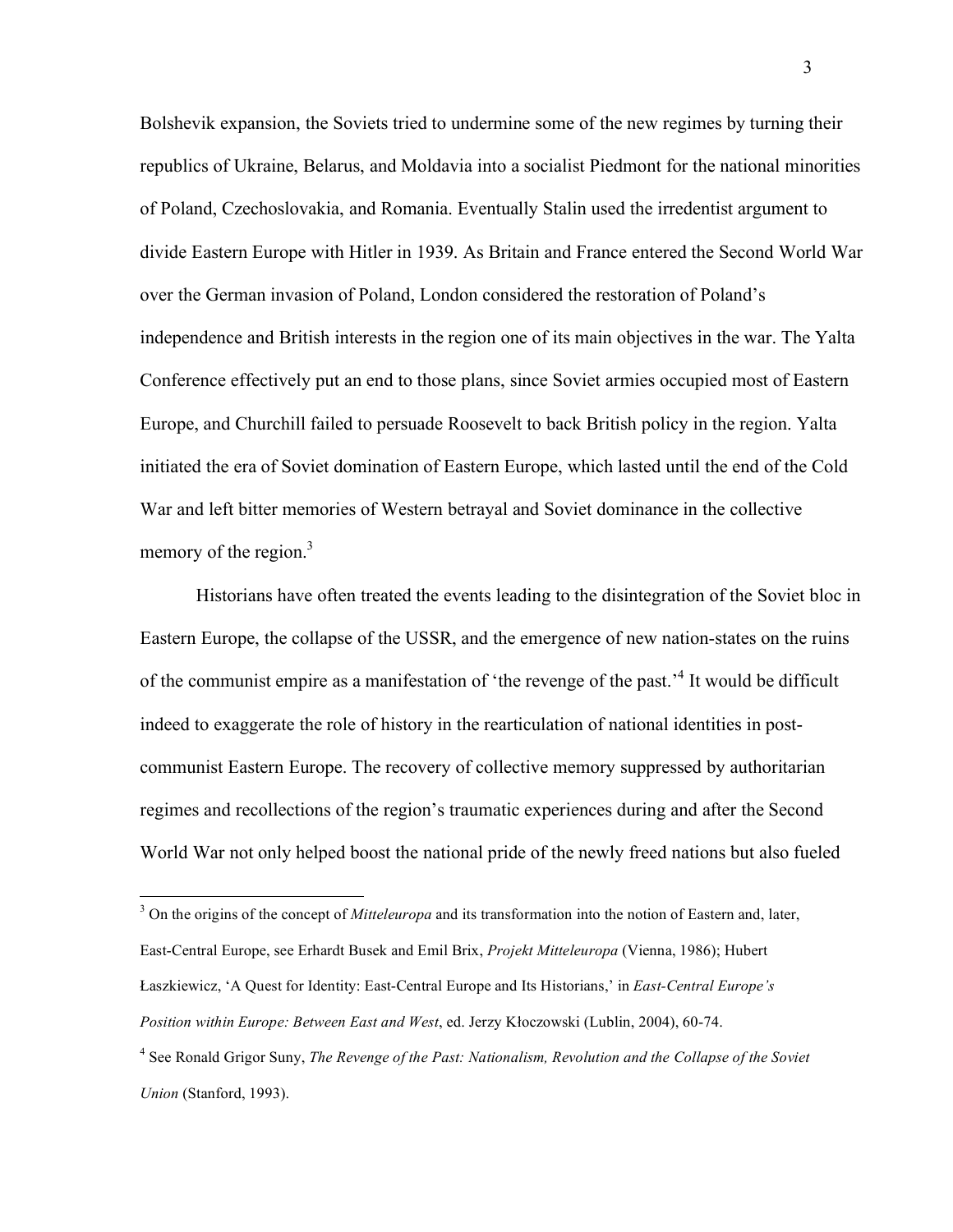ethnic and sectarian conflicts from the Balkans in the west to Nagornyi Karabakh in the east.<sup>5</sup> The European borders established at Yalta generally survived the historical and national resurgence of the late 1980s and early 1990s. Germany was reunited, but there was no adjustment to its eastern border as of 1989. Czechoslovakia split into two states, but their borders remained those established immediately after the Second World War. Nor was there any change in the borders of Poland or the former Soviet republics of Lithuania, Belarus, and Ukraine, all of which 'inherited' part of Poland's interwar territory. Does this mean that the new national elites are satisfied with the map of Eastern Europe as drawn at Yalta, or do they still harbor grudges against the authors of the Yalta agreements? The historical 'amnesia' of the world leaders who forgot to send their greetings to the Yalta symposium in February 2005 indicates that while the Yalta borders generally remained intact, the historical and political consequences of the decisions made at Yalta in 1945 continue to haunt the world's political elites.

#### *The Ghosts of Yalta*

Vladimir Putin had more reason than any world leader to 'forget' the sixtieth anniversary of the Yalta Conference. In early 2005 he faced a growing international crisis whose roots could be traced back to the legacy of Yalta. Russia ended 2004 as a big loser in international relations: its intervention in the Ukrainian presidential elections on the side of a pro-Russian candidate with a well-known criminal record and underground connections backfired. The Orange Revolution brought to power a Western-leaning and pro-democratic Ukrainian opposition leader, Viktor

 $\frac{1}{5}$  On the role of history in post-communist Eastern Europe, see Tina Rosenberg, *The Haunted Land: Facing Europe's Ghosts after Communism* (New York, 1996); John Borneman, *Settling Accounts: Violence, Justice, and Accountability in Postsocialist Europe* (Princeton, 1997); Robert D. Kaplan, *Balkan Ghosts: A Journey through History* (New York, 1993).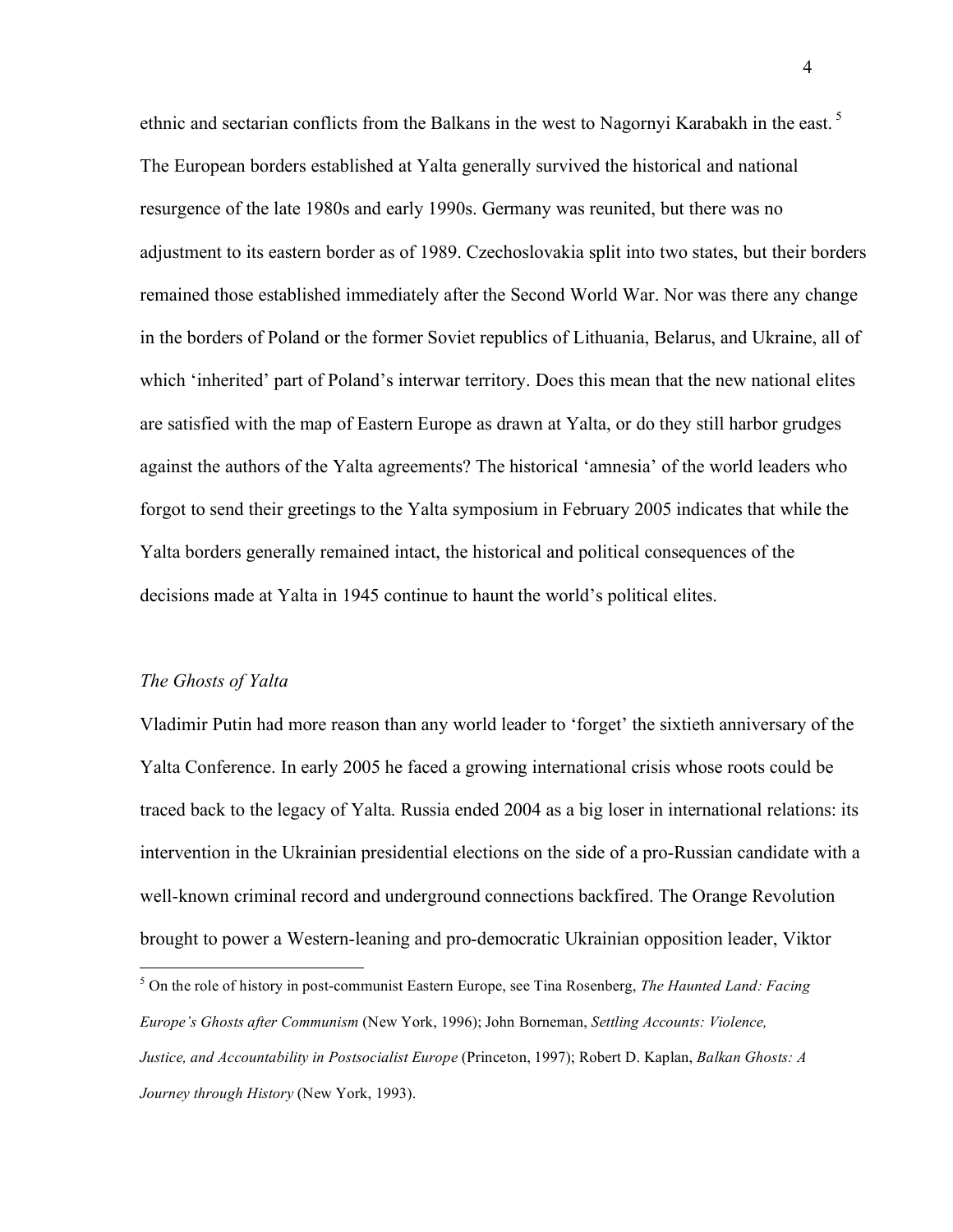Yushchenko. Russia was losing control over its closest neighbor, whose territory now included the Crimea and the site of the Yalta Conference. In December 2004, the Russian minister of foreign affairs, Sergei Lavrov, suggested to the American secretary of state, Colin Powell, that Ukraine was part of the Russian sphere of influence—a statement that had all the hallmarks of a Yalta-type approach to international affairs. It was intended to counter Western criticism of Russia's meddling in the Ukrainian elections and persuade the American leadership to give an increasingly authoritarian Russia a free hand in proceeding against democratic governments on the territory of the former Soviet Union. Powell rebuffed Lavrov's suggestion: the United States regarded developments in Ukraine as proof that democracy was on the march all over the world, from the Middle East to the former Soviet Union.<sup>6</sup>

While the American administration rejected the Yalta-inspired principle of the division of the world into spheres of influence, politicians in Germany and Japan—the main 'losers' of the Yalta agreements—rejected not only the principles underlying the Yalta decisions but also the legitimacy of Russian territorial acquisitions approved by the Crimean conference. In October 2004 the opposition parties in the German parliament raised questions about the continuing militarization of the former East Prussia, allocated to Russia by the Big Three in February 1945 and known as the Kaliningrad oblast ever since. They suggested calling an international conference with the participation of organizations representing Germans resettled from East Prussia to discuss the economic development of the region, to which they referred as the Königsberg oblast. They also suggested the creation of a Lithuanian-Polish-Russian cross-border

 $\frac{1}{6}$  $6$  For a Russian commentary on the outcome of discussions between Powell and Lavrov during a conference of foreign ministers of OSCE member nations in Sofia, see Artur Blinov and Artem Terekhov, 'Krakh mifa o zonakh vliianiia,' *Nezavisimaia gazeta*, 9 December 2004.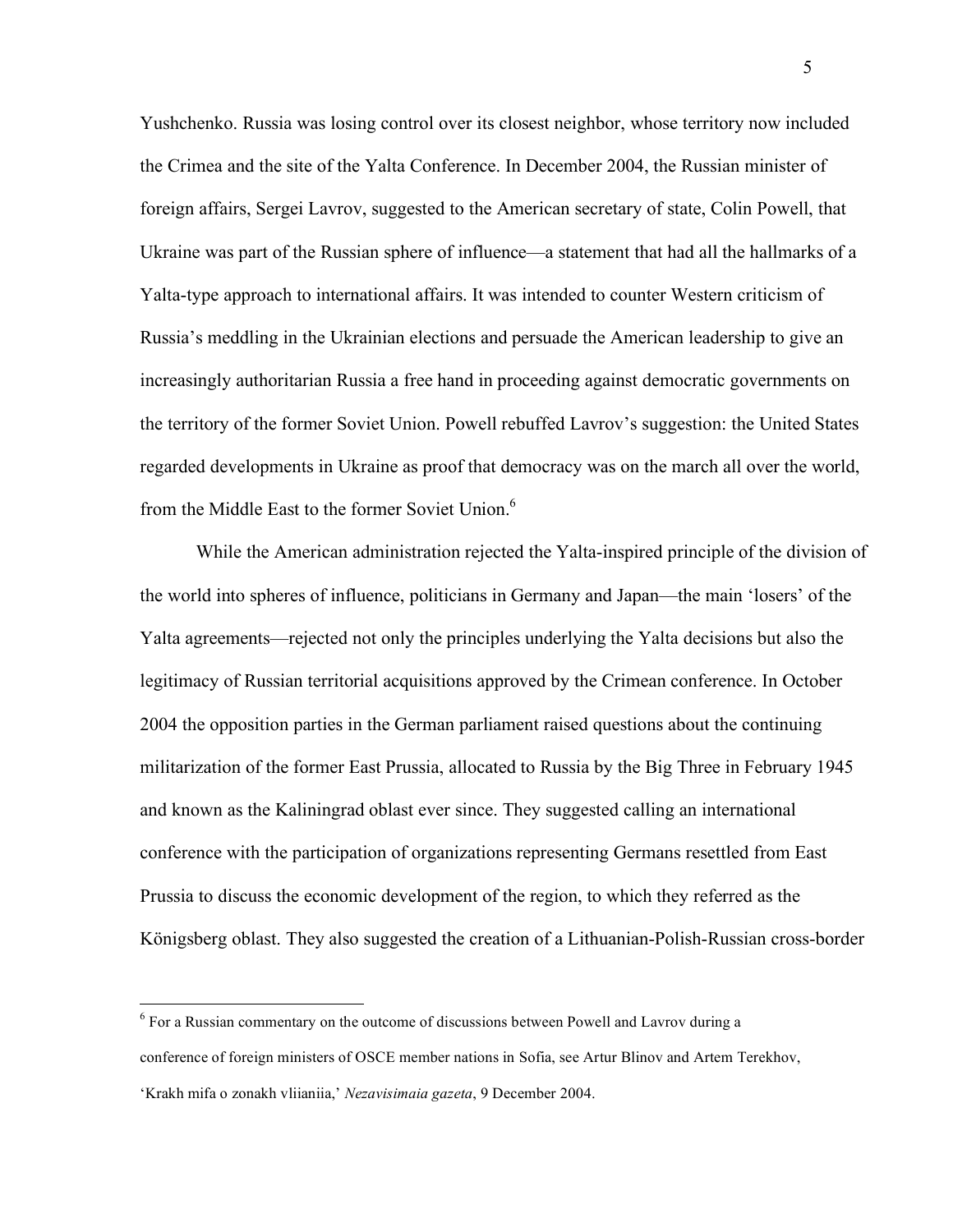region to be called 'Prussia.' The Russian government was appalled. Stressing that Gerhard Schroeder's government had no territorial claims against Russia, Sergei Lavrov condemned those German politicians who had raised the question of the lost territories.<sup>7</sup> If in Germany the government decided against opening the can of worms represented by the post-Second World War European borders, in Japan there has always been a national consensus favoring the return of territories lost to Russia as a result of the Second World War. The Japanese government never recognized the loss of the southern Kurile Islands, which were 'awarded' to the Soviet Union by the Yalta Conference, and continues to insist on the return of what it calls the 'northern territories.' In the spring of 2005 the Japanese parliament adopted a resolution increasing the number of islands that it wanted back from Russia. The return of those islands is regarded as a precondition for the signing of a peace treaty, the absence of which has clouded Russo-Japanese political, cultural, and economic relations ever since the end of the Second World War.<sup>8</sup>

In early 2005 Russia's neighbors to the west, the Balts and Poles, attacked the Russian government for its failure to apologize for Stalin's occupation of Eastern Europe, which had been sanctioned by the decisions of the Yalta Conference. The attacks came in response to Russia's decision to invite world leaders to Moscow to celebrate the sixtieth anniversary of the victory over fascist Germany in May 2005. Cashing in on the heroism and sacrifice of the Soviet peoples in World War II, the Russian government was hoping to carry out a public-relations coup and improve its international image, which was suffering from growing authoritarian tendencies, the persecution of independent-minded business tycoons such as Mikhail

<sup>-&</sup>lt;br>7 See Evgenii Grigor'ev, 'MID RF otstoial Kaliningrad,' *Nezavisimaia gazeta*, 16 November 2004.

<sup>8</sup> See Artem Blinov, 'Tokio daiut trubu, no ne ostrova,' *Nezavisimaia gazeta*, 17 January 2005; idem, 'Ul'timatum proigravshego,' *Nezavisimaia gazeta*, 10 March 2005.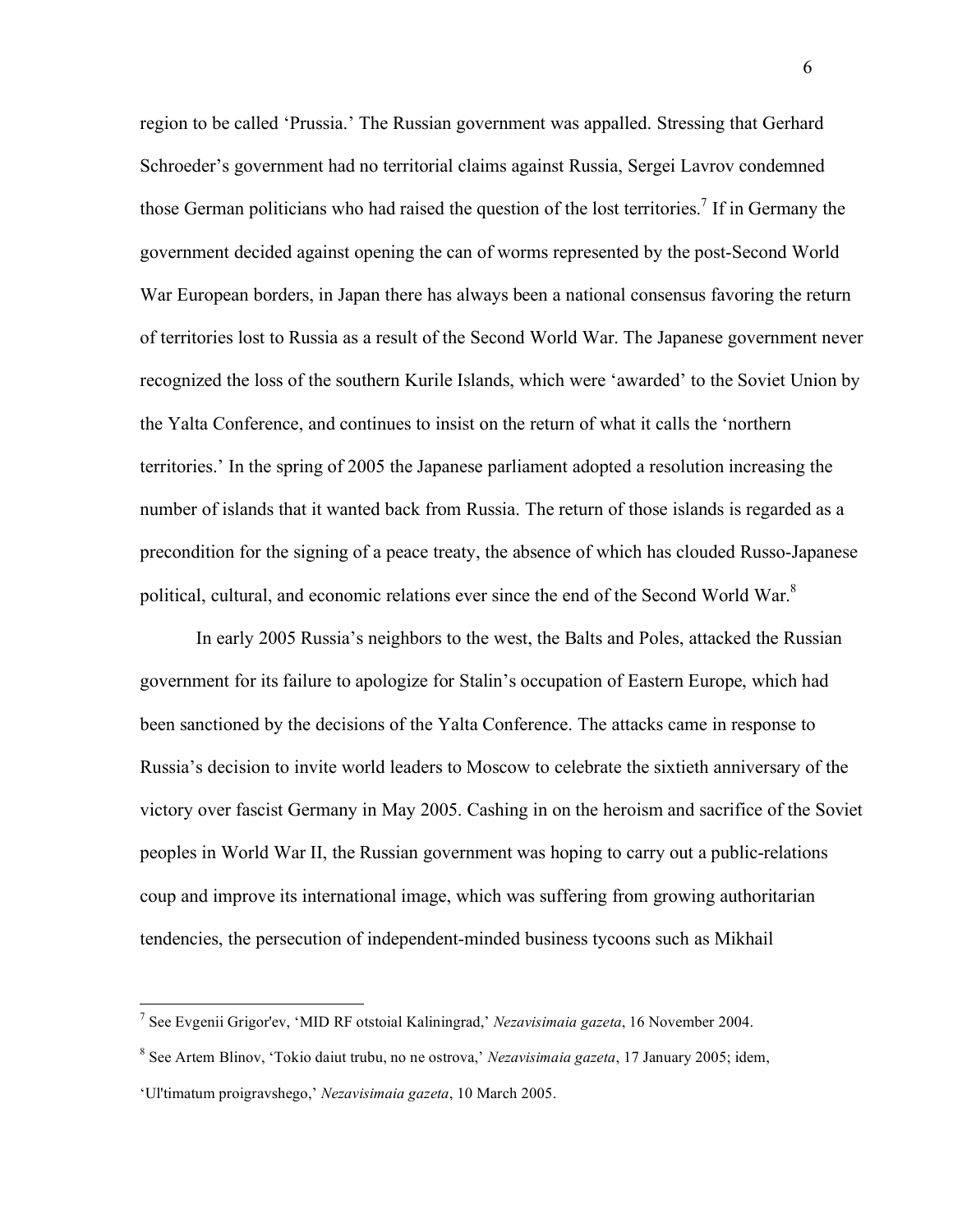Khodorkovsky, and the continuing war in Chechnia. The failure of Russian policy in Ukraine added urgency to the government's resolve to appear in the international arena wearing the mantle of principal victor over fascism and saviour of Europe from Nazi rule. VE Day, however, brought not only liberation from fascism but also Soviet occupation of Eastern and Central Europe, which lasted in one form or another for more than forty years. The leaders of the 'captive' nations were now determined to remind the world of that episode and, in the process, to encourage Russia to face its Stalinist past and acknowledge the atrocities committed in Eastern Europe by the Soviet Union and its communist allies.

#### *The Baltic Front*

The Russian invitation to the leaders of East European nations to attend VE Day celebrations in Moscow aroused heated discussions in the Baltic states. At the core of Russo-Baltic tensions was the question of whether the Soviet takeover of the Baltic states, tacitly approved by the Yalta Conference, was or was not an act of occupation. The answer to that question had serious legal and political repercussions for Russia, as it would affect the status of the Russian minority in Latvia and place on the international agenda not only the issue of Russia's moral responsibility for an act of aggression but also its legal consequences. Potentially, the Russian government faced lawsuits demanding material compensation for the imprisonment, deportation, and death of hundreds of thousands if not millions of citizens of the Baltic states. The Russian political elites took the issue so seriously that they were prepared to soften their demands on the issue of the human rights of Russian speakers in the Baltic states—their main weapon in diplomatic conflicts with the Baltics throughout the 1990s—if Latvia and Estonia would drop their claims for recognition of the Soviet takeover of the Baltic states as an act of occupation. On 3 February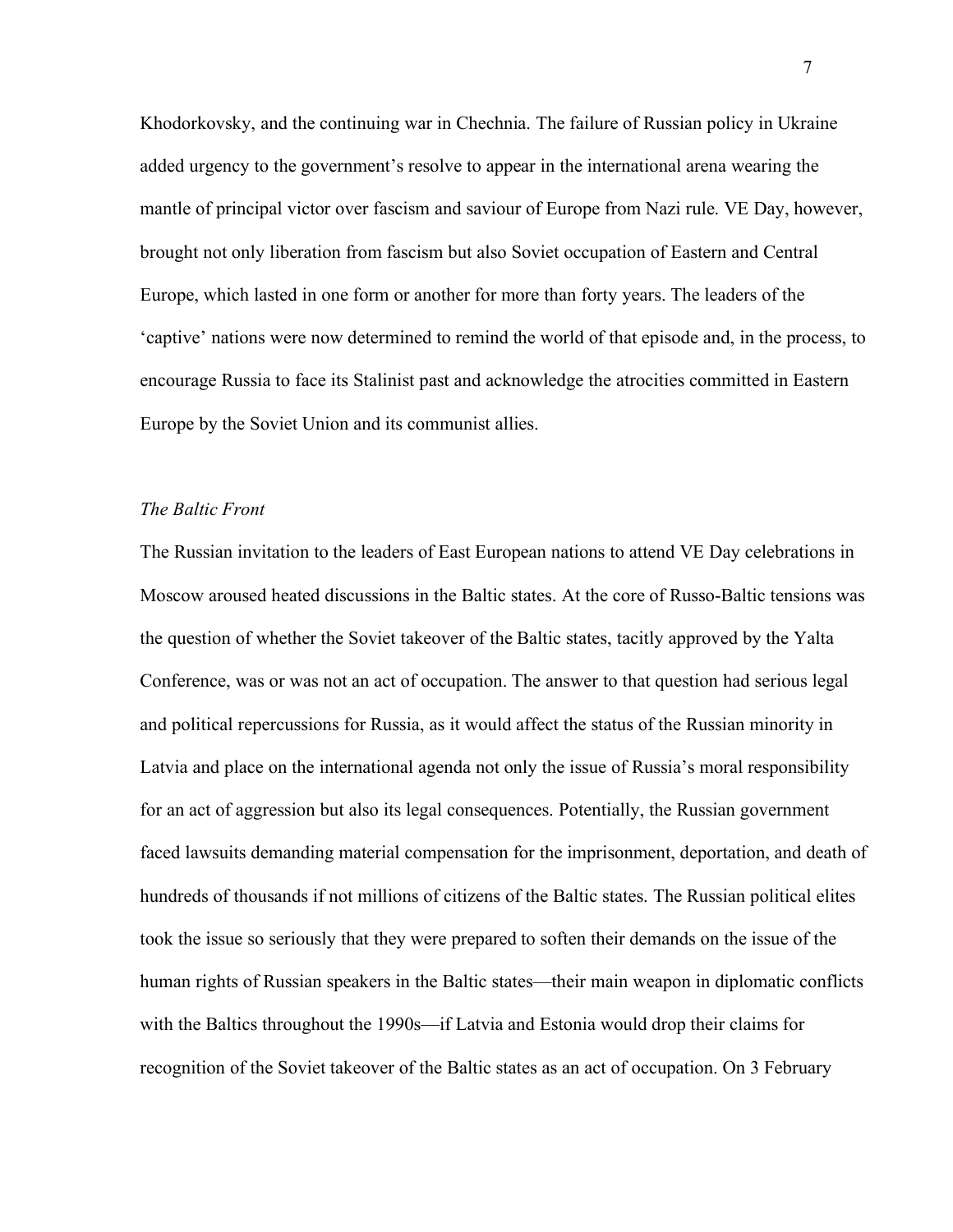2005 (the eve of the sixtieth anniversary of the Yalta Conference) the Russian side leaked to the press drafts of unsigned joint declarations on Russo-Estonian and Russo-Latvian relations that included a quid pro quo agreement in that regard. $9$ 

The debate over the participation of the presidents of the Baltic states in the VE Day celebrations in Moscow became especially acute in Latvia, the home of the largest Russian minority in the Baltics. Indeed, it crossed national boundaries and caused an international scandal. The president of Latvia, Dr. Vaira Vike-Freiberga—herself a refugee from Soviet rule and a former professor of psychology at the University of Montreal, known in Russian diplomatic circles as a 'Canadian'—has been a strong promoter of the thesis that Soviet rule in her country amounted to an occupation. She has not been reluctant to express that conviction at home and abroad, and in January 2005, at the ceremony marking the sixtieth anniversary of the liberation of the prisoners of the Auschwitz concentration camp, she presented President Putin with a book promoting that interpretation of the history of Russo-Latvian relations. The Russian response was swift and decisive. The publication of the book, entitled *The History of Latvia: The Twentieth Century,* was officially condemned by the Ministry of the Foreign Affairs of the Russian Federation, and when a Russian translation of the volume was subsequently launched in Moscow, one of its authors was denied an entry visa to Russia.<sup>10</sup>

Not surprisingly, Dr. Vike-Freiberga was highly reluctant from the outset to participate in the Moscow commemorations. Only later, under pressure from President George W. Bush of the United States, did she change her mind and accept the invitation, becoming the only Baltic head

<sup>-&</sup>lt;br>9  $9$  On the history of the Baltic states after the Soviet takeover, see Romuald J. Misiunas and Rein Taagepera, *The Baltic States: Years of Dependence, 1940-1990* (Berkeley, 1990).

 $10$  On the controversy accompanying the Moscow launch of the book presented by Vike-Freiberga to Putin, see Ivan Gorshkov, 'Ėto prosto tochka zreniia latyshei,' *Nezavisimaia gazeta*, 4 February 2005.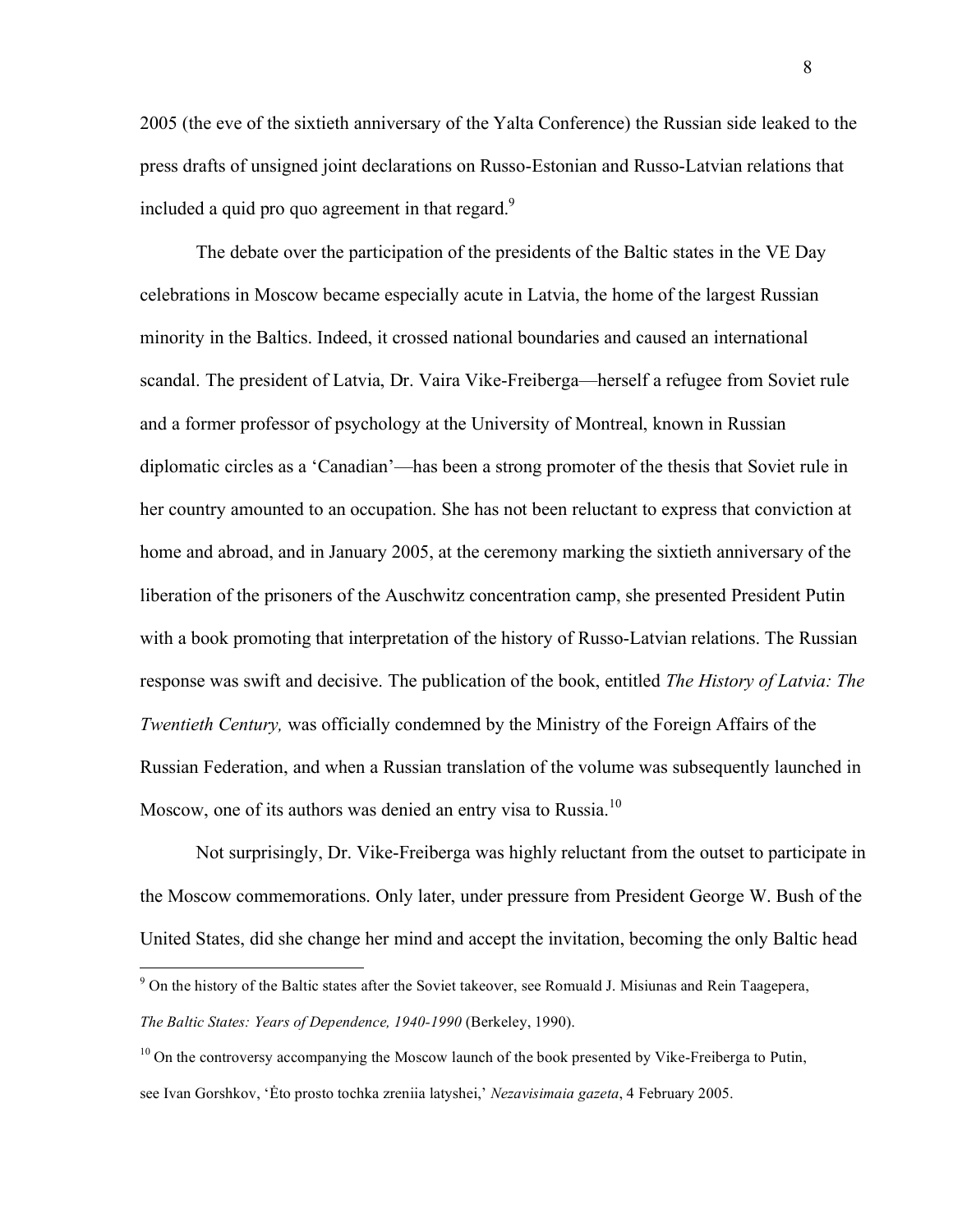of the state to attend. The Latvian president stated that she would take part in the ceremony in Moscow out of respect for the Russian people and their sacrifice in the fight against Nazism, but she stood firm when it came to the interpretation of Latvian history and Russo-Latvian relations after the Second World War. Speaking on the Latvian radio program *Krustpunkti*, she suggested that Russia's harshly negative reaction to the Latvian viewpoint precluded open discussion on important questions of recent history, while other countries were making attempts to reevaluate their past. According to the Latvian president, Soviet-era stereotypes continued to dominate the Russian interpretation of the Second World War and the postwar era. In an article published in *Der Tagesspiegel* on 6 May 2005, Vike-Freiberga reiterated her earlier statement, arguing that after the expulsion of the Nazis, Latvia and the other Baltic states had become victims of Soviet occupation, which resulted in mass arrests, killings, and deportations of their citizens. She also suggested that both Latvia and Germany had faced their record in World War II, while Russia refused to separate its heroes from its tyrants and condemn the atrocities committed in the name of communism. $11$ 

#### *The Polish Revolt*

If in the Baltic states the decisions of the Yalta Conference were seen as a mere confirmation by the Western powers of the Molotov-Ribbentrop Pact, which delivered the Balts into the hands of Stalin, in Poland those decisions were discussed in a different context. There the Yalta debate coincided with discussions about President Aleksander Kwaśniewski's possible visit to Moscow

 <sup>11</sup> See Vaira Vike-Freiberga, 'Was Rußland von Deutschland lernen kann,' *Der Tagesspiegel*, 6 May 2005. For Russian reaction to Vike-Freiberga's decision to come to Moscow for the VE Day celebrations, see Kirill Reznik-Martov, 'Bush priglasil prezidenta Latvii v Moskvu,' *Nezavisimaia gazeta*, 8 February 2005.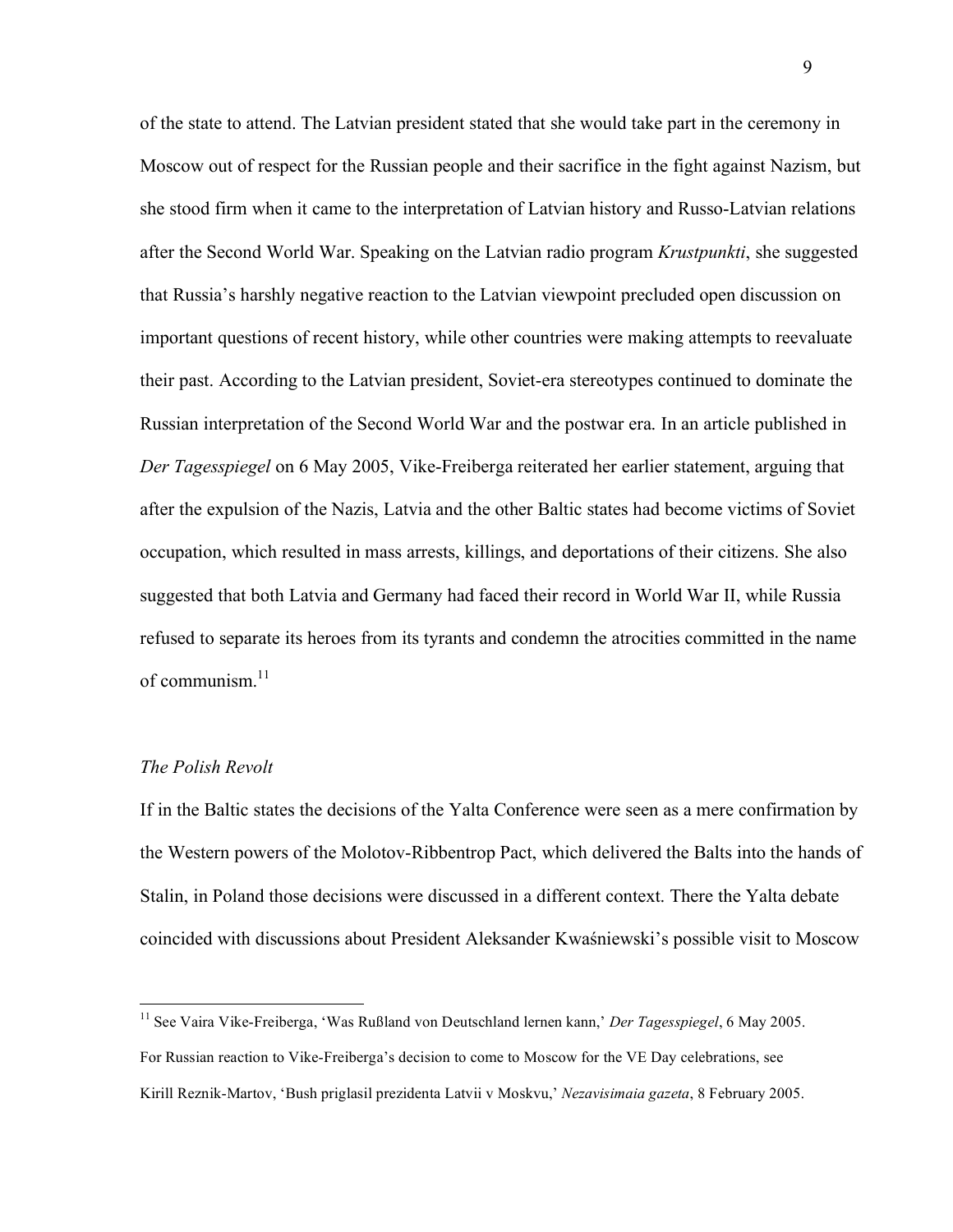for the VE Day celebrations. The tone and direction of the debate provoked strong criticism on the part of Moscow. As in the case of Russo-Latvian disagreements over the interpretation of the Soviet past, the Russian Ministry of Foreign Affairs took it upon itself to present the Russian point of view on the matter. On 12 February 2005, sixty years to the day after the conclusion of the Yalta Conference, the Information and Press Department of the ministry issued a statement distributed by the government-controlled press agency ITAR-TASS. The authors of the statement took issue with those Polish authors and politicians who regarded Yalta as a symbol of Poland's betrayal by its Western allies and of the subsequent Soviet occupation. The Russian Ministry of Foreign Affairs protested what it called an attempt to rewrite the history of the Second World War and take historical events out of context. It asserted that the participants in the Yalta Conference had wanted to see Poland strong, free, independent, and democratic. The fact that the Soviet Union did everything in its power to turn that country into anything but a strong, free, independent, and democratic state apparently was not considered by the authors of the statement to be part of the historical context. Another Russian argument in favor of the Yalta decisions dealt with the extension of the Polish borders to the north and west and the recognition of those borders by the Big Three at Yalta and Potsdam. The statement conveniently overlooked the fact that Poland lost its eastern lands, and, by incorporating western territories previously settled by ethnic Germans, became an accomplice in Stalin's partition of Europe.<sup>12</sup>

It is not clear what the initiators of the Russian Foreign Ministry's statement expected, but it created a great deal of negative publicity in the Polish media. Critics immediately pointed out that as a result of the Yalta decisions, Poland found itself under the control of a totalitarian

 $12$  See the commentary of the Information and Press Department of the Russian Ministry of Foreign Affairs, http://www.mid.ru/brp\_4.nsf/sps/314872473059B3E2C3256FA60050BAC4.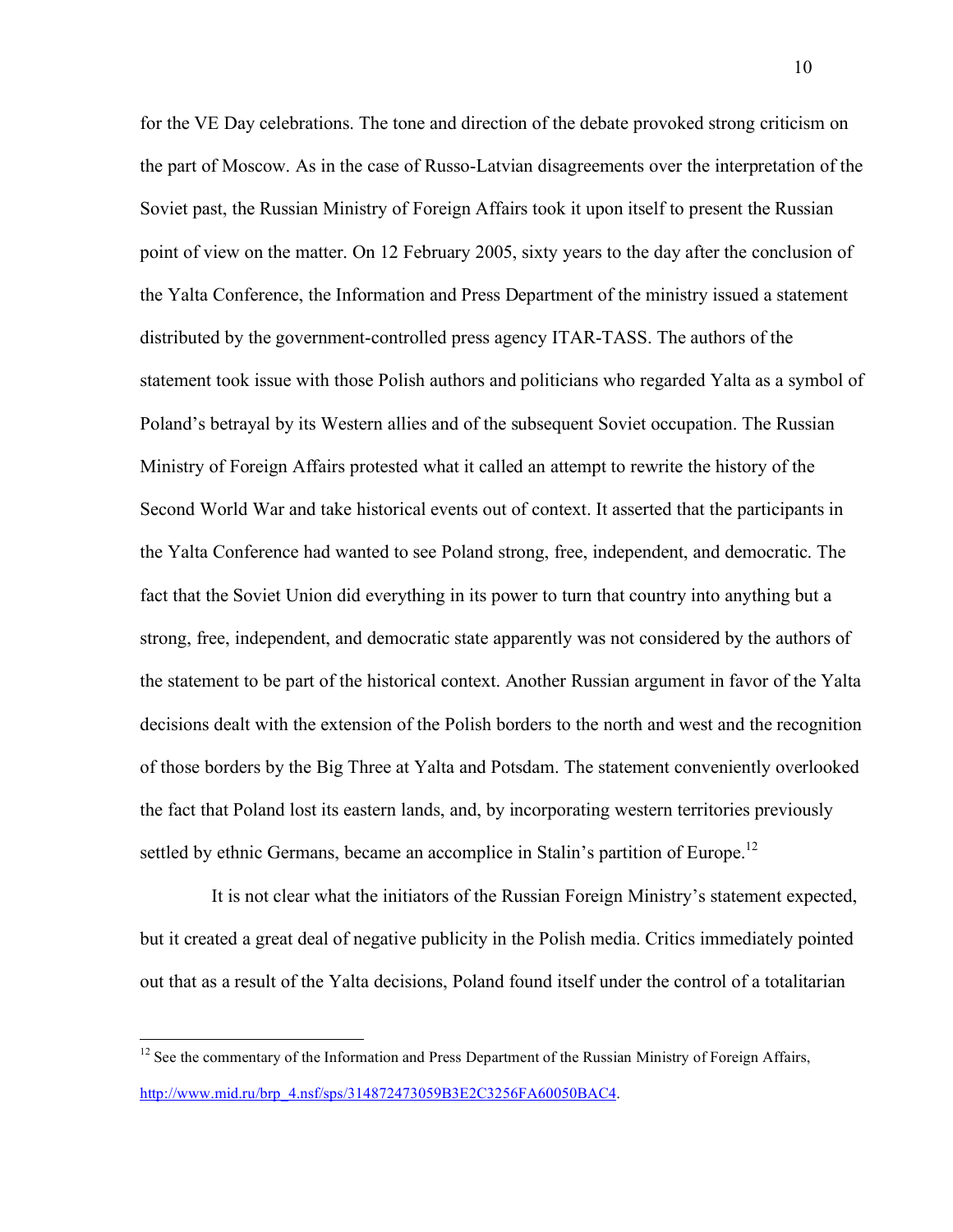regime and not only gained but also lost territory. Still, the Polish media was not prepared to open the Pandora's box of the postwar European border settlements. Some observers even asserted that if Lviv had remained in Poland after the war, it would probably have become a Polish Belfast. Generally, when it came to countering Russian arguments on the significance of the Yalta decisions, the Polish media treated them with a kind of fatalism—what else could one expect of the Russians? Commentators stated that it would be unreasonable to think that Moscow could condemn the decisions made at Yalta with the participation of Roosevelt and Churchill if it still refused to admit its failure to support the Warsaw uprising of 1944 or release all available information on the Soviet execution of thousands of Polish prisoners of war in Katyn Forest in  $1940^{13}$ 

The Katyn massacre of more than twenty thousand Polish prisoners of war by Soviet security forces has been always high on the list of Polish grievances against Russia.<sup>14</sup> In the spring of 2005, some commentators even suggested that Kwaśniewski's visit to Russia for the VE Day celebrations would be justified only if he used the occasion to lay flowers at the mass graves of Polish officers in Katyn Forest. Even the last communist ruler of Poland, General

 $13$  For the Polish discussion of the consequences of the Yalta Conference in response to the statement issued by the Russian Ministry of Foreign Affairs, see Tadeusz M. Płużański, 'Jałta—zwycięstwo Stalina, zdrada Zachodu,' 26 February 2005, mazowsze.k-raj.com.pl/pluzanski.shtml; Marek Ostrowski, 'Druz'iam moskovitam,' http://www.pravda.ru/world/2005/5/14/38/19148\_Polska.html, and the transcript of the discussion on Radio Swoboda on 16 March 2005, with the participation of Polina Oldenburg and Aleksei Dzikovitsky, http://www.svoboda.org/archive/.

 $<sup>14</sup>$  There is an extensive literature on the Katyn massacre. At the time of writing, the latest monograph on</sup> the subject is George Sanford's *Katyn and the Soviet Massacre of 1940: Truth, Justice and Memory* (London and New York, 2005).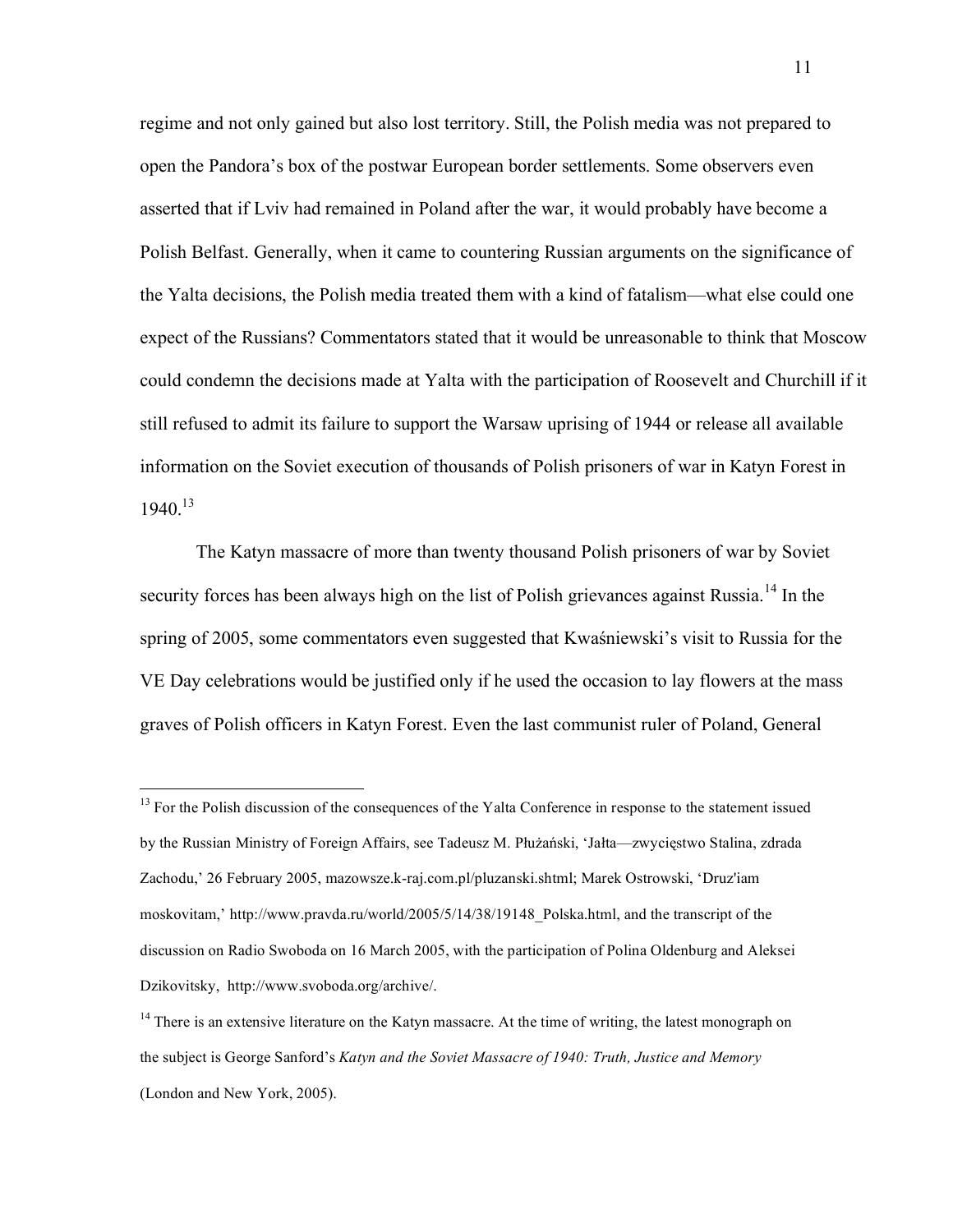Wojciech Jaruzelski, who was invited to attend the celebrations in Moscow and intended to visit his father's grave in Siberia, stated that he did not understand why the Russians were reluctant to tell the whole truth about Katyn and publish the available documents.<sup>15</sup> Opposition leaders in parliament, including the future president of Poland, Lech Kaczyński, declared themselves against Kwaśniewski's visit to Moscow. But the Catholic Church hierarchy and majority public opinion supported the visit, as did the government, which maintained that it would not amount to a ratification of the Molotov-Ribbentrop Pact of 1939 or the Yalta decisions of 1945.

In his interview with the German daily *Die Welt* in late February, Kwaśniewski stated that he intended to go to Moscow to celebrate the end of the bloodiest dictatorship in human history but would not accept the invitation if it were for a ceremony marking either the anniversary of the Molotov-Ribbentrop Pact or of the Yalta Conference. Like the Baltic presidents before him, Kwaśniewski noted President George W. Bush's earlier statements that Yalta had led to the partition of Europe and failed to bring freedom to significant numbers of Europeans. Kwaśniewski believed that the anniversary of the end of the war in Europe presented Putin with an opportunity to remind the world of the contribution of the Russian and other Soviet peoples to the victory over fascism and to give a just assessment of what had taken place after the war. In early May 2005, before leaving for Moscow, Kwaśniewski addressed his compatriots at the Polish VE Day celebrations in Wrocław. According to the Polish State Information Agency (PAP), Kwaśniewski stated: 'Yalta was painful…for Poles, above all because the declarations on independent and democratic Poland were not kept.' He added, however, that 'thanks to the Yalta and Potsdam agreements, our country built and continues to build its sovereignty and found new opportunities for development in the west and north.' Kwaśniewski

 <sup>15</sup> See Wojciech Jaruzelski, 'Ich empfand den 8. Mai als riesige Erleichterung,' *Die Welt*, 3 May 2005.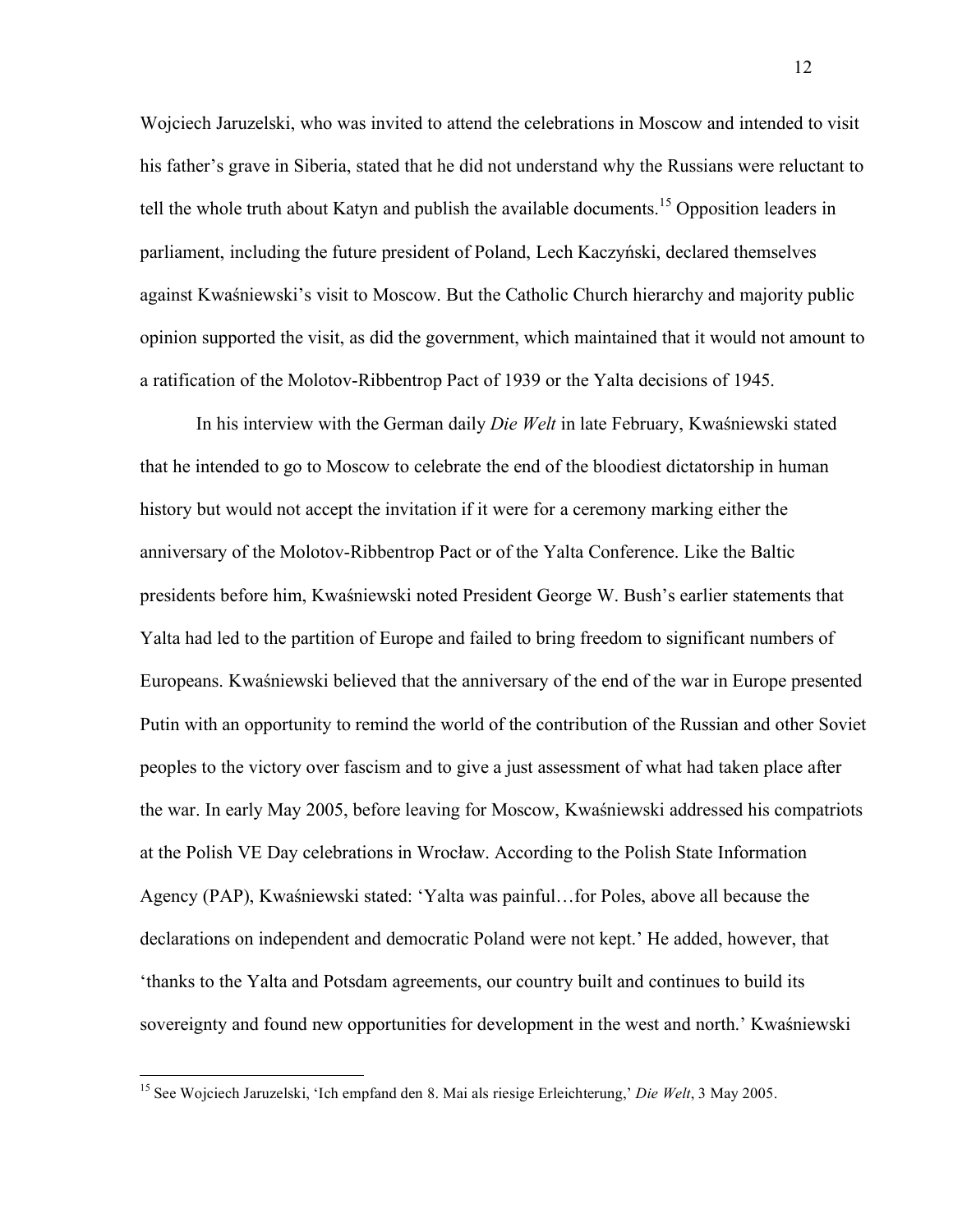condemned the Soviet killings of Polish patriots after the war, stating that 'We remember with indignation and bitterness that when fireworks exploded in the Moscow sky to celebrate the victorious end of the war, sixteen leaders of the Polish Underground were incarcerated in the Lubianka Prison, and three of them were murdered.' Having calmed public opinion at home and countered his opponents' calls to turn down Putin's invitation, Kwaśniewski was ready to depart for Moscow.<sup>16</sup>

There he was in for a major surprise that strengthened the hand of those who had opposed the visit from the outset and advised him not to go to Russia. In his speech at the festivities President Putin omitted Poland from his list of nations that had contributed to the victory over fascism. This apparently came as a surprise not only to Mr. Kwaśniewski but also to his communist predecessor, Wojciech Jaruzelski, who had boasted before his trip to Moscow that he was going to Russia as a representative of the fourth largest army in the anti-Hitlerite coalition. Whether Putin's omission of Poland in his VE Day speech was deliberate or not, it helped bring Polish-Russian relations to a new low. As was later admitted by Artem Malgin, the coordinator of the Polish-Russian Forum on European Politics, official Russia lost a unique opportunity to improve its image abroad. In Poland, according to Malgin, Russian diplomats did not show sufficient flexibility, as they failed to shift discussion from topics harmful to Russo-Polish relations and focus on useful ones instead. One such topic, suggested Malgin, was the current status of veterans of the Ukrainian Insurgent Army, who had fought not only against the Germans but also against the Poles and Soviets. In Malgin's view, Russia had failed to exploit

 <sup>16</sup> See Jacek Lepiarz's summary of Kwaśniewski's interview with *Die Welt* in the online version of *Polityka*, 27 February 2005. On Kwaśniewski's participation in the Wrocław commemorations, see Trybuna.com.pl, http://www.trybuna.com.pl/n\_show.php?code=2005050903.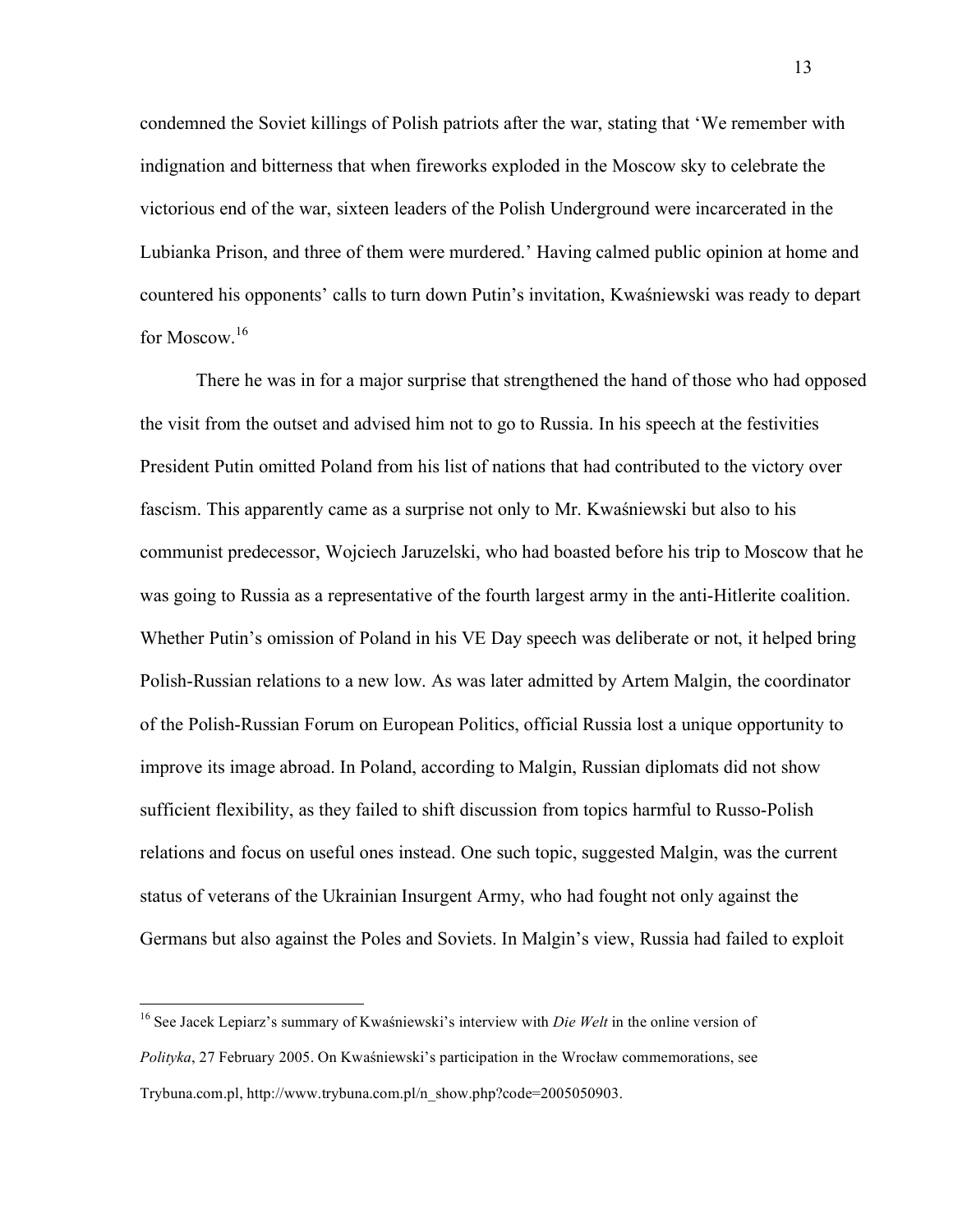the generally positive opinion in Polish government and society of the role played by the Soviet Union in the Second World War. In the Baltic states, where the governments adopted an 'anti-VE' stand, the best option for Russia was allegedly to ignore the historical debate altogether. Malgin warned his readers against assuming that there was a coordinated Western information offensive against Russia and called upon them to continue working for the improvement of Russia's image abroad. Given the degree to which that image had been damaged by the debates over the legacy of the Yalta Conference, Malgin's advice was timely indeed.<sup>17</sup>

Meanwhile the Russian authorities preferred to put on a brave face and interpret the criticism of their country's post-Second World War role in Eastern Europe as an indication of the growing strength of the Russian state. Thus the Russian foreign minister, Sergei Lavrov, stated that in 1995, when the world celebrated the fiftieth anniversary of the victory over fascism, no one had bothered to present historical claims against Russia, since it was a weak state at the time. As Russia grew stronger, its neighbors became concerned about its new might and decided to advance their historical claims. According to Lavrov, one of the factors that worried Russia's detractors was its desire to lessen its treasury's dependence on energy exports. This was a peculiar claim to make at a time when much of Russia's economic recovery was fueled by the country's energy exports and rising oil prices.<sup>18</sup>

#### *The Second Front: The Americans Join In*

 <sup>17</sup> See Artem Mal'gin, 'Nad imidzhem pridetsia rabotat',' *Nezavisimaia gazeta*, 16 May 2005.

<sup>&</sup>lt;sup>18</sup> See the interview with Sergei Lavrov in *Izvestiia*, 17 May 2005. Cf, the text of the interview on the website of the Information and Press Department of the Russian Ministry of Foreign Affairs, http://www.mid.ru/brp\_4.nsf/sps/1B0BC3CE4ACCA28EC32570040020C546.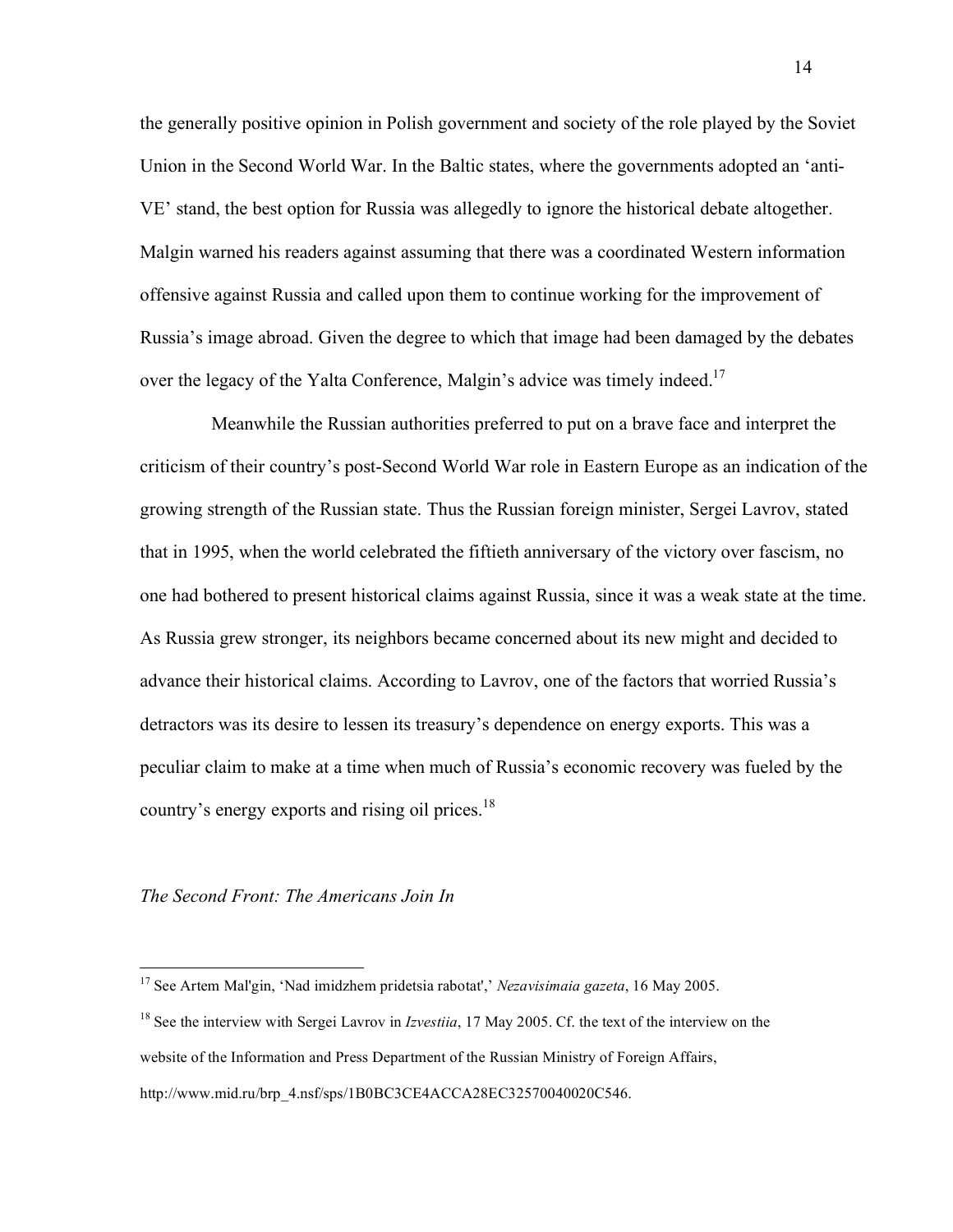Lavrov's questionable argument, which linked energy policy with the history of the Second World War, appears less strange if one considers the interplay of two similar factors in the speech given by President George W. Bush in Riga on 6 May 2005. Bush entered the East European historical debate head on, placing the legacy of the Yalta agreements within the broader context of the progress of freedom throughout the world and American support for democracy in countries ranging from former Soviet republics to Iraq, the latter occupied by American troops. As Bush presented it, democracy was the link between America's policy in Eastern Europe after the Second World War and its policy in the oil-rich Middle East. But this is the only parallel that one might draw between the Russian and American positions on the significance of the Yalta decisions.

As he accepted Vladimir Putin's invitation to attend the VE Day celebrations in Moscow and encouraged others, such as President Vike-Freiberga of Latvia, to do likewise, Bush decided to take the opportunity to visit not only Russia but also Latvia and Georgia, two former Soviet republics whose recent relations with Russia were far from smooth. The message was clear. Although the US administration cared about maintaining good relations with Russia, it was not relinquishing its support of democratic processes in former Soviet republics struggling to escape the Russian sphere of influence. In Latvia Bush apparently felt obliged to take a stand on the legacy of the Yalta Conference, given the prolonged debate in that country on the history of Russo-Latvian relations during and after the Second World War. Referring to the conference in his Riga speech, Bush deliberately took the East European side in the ongoing debate. Indeed, he showed his readiness to go further than any of his predecessors in acknowledging American complicity in the Yalta division of Europe.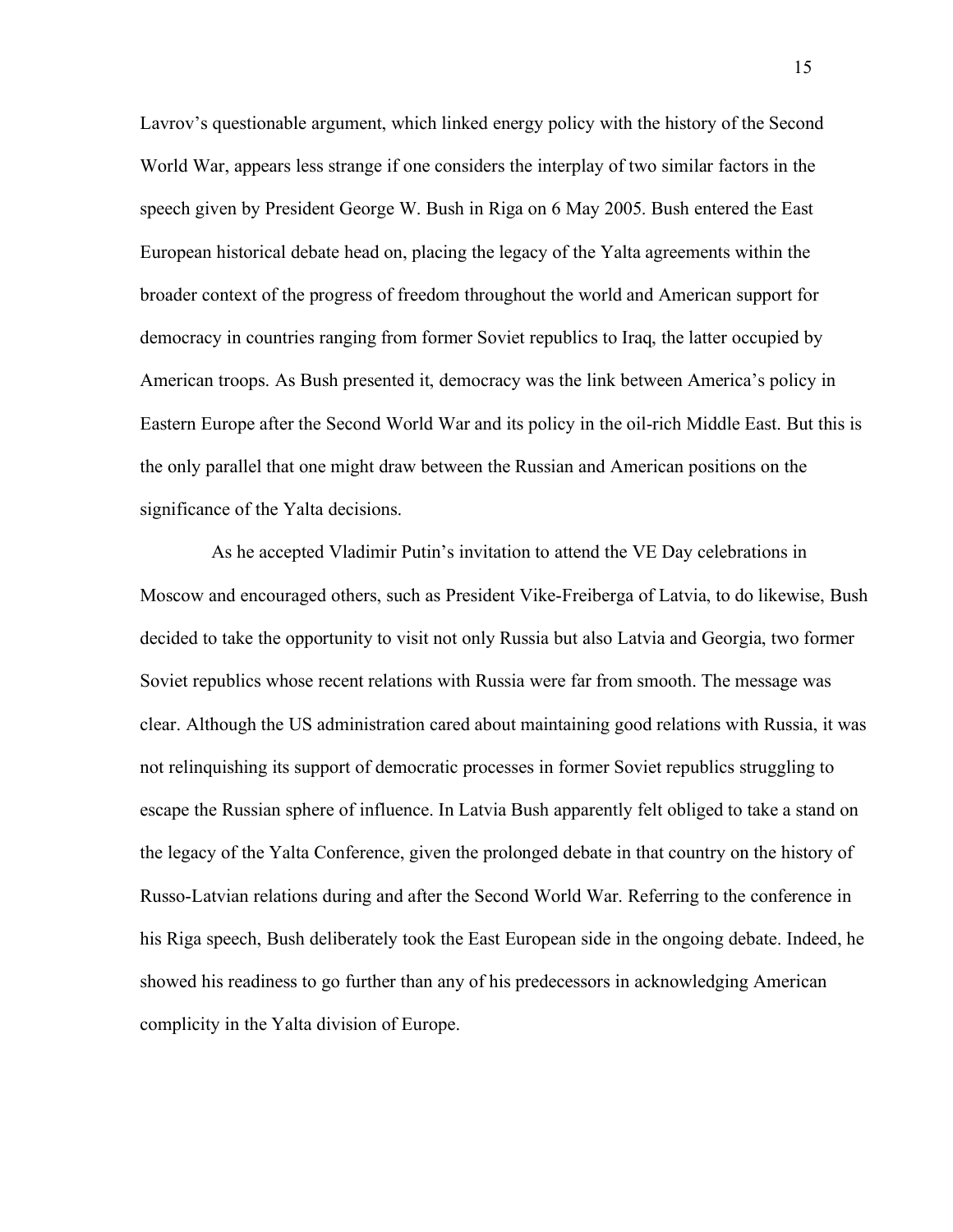'As we mark a victory of six days ago—six decades ago, we are mindful of a paradox,' stated Bush. 'For much of Germany, defeat led to freedom. For much of Eastern and Central Europe, victory brought the iron rule of another empire. VE Day marked the end of fascism, but it did not end oppression. The agreement at Yalta followed in the unjust tradition of Munich and the Molotov-Ribbentrop Pact. Once again, when powerful governments negotiated, the freedom of small nations was somehow expendable. Yet this attempt to sacrifice freedom for the sake of stability left a continent divided and unstable. The captivity of millions in Central and Eastern Europe will be remembered as one of the greatest wrongs of history.<sup>'19</sup>

A US administration official later revealed that the Yalta remark was intended as an invitation for Putin to apologize for the Molotov-Ribbentrop Pact. If that was indeed the case, then the White House speechwriters clearly miscalculated, for the remark did nothing to change Russia's position on the issue. Bush certainly scored points with leaders of the 'new Europe,' but he also created unexpected problems for his administration at home. The speech reignited the old debate between Republicans and Democrats over the role of Franklin Delano Roosevelt in what his critics called the 'sellout' of Eastern Europe to Joseph Stalin. Conservative journalists and commentators such as Pat Buchanan and Anne Applebaum praised Bush's remarks as a long overdue recognition of the 'awful truth,' while liberals, represented by a number of historians of American foreign policy and the Cold War, accused the Republicans of reviving the spirit of Joseph McCarthy. The Democrats maintained that the Yalta Conference had done little more

<sup>&</sup>lt;sup>19</sup> For the text of Bush's Riga speech, see http://www.whitehouse.gov/news/releases/2005/05/20050507-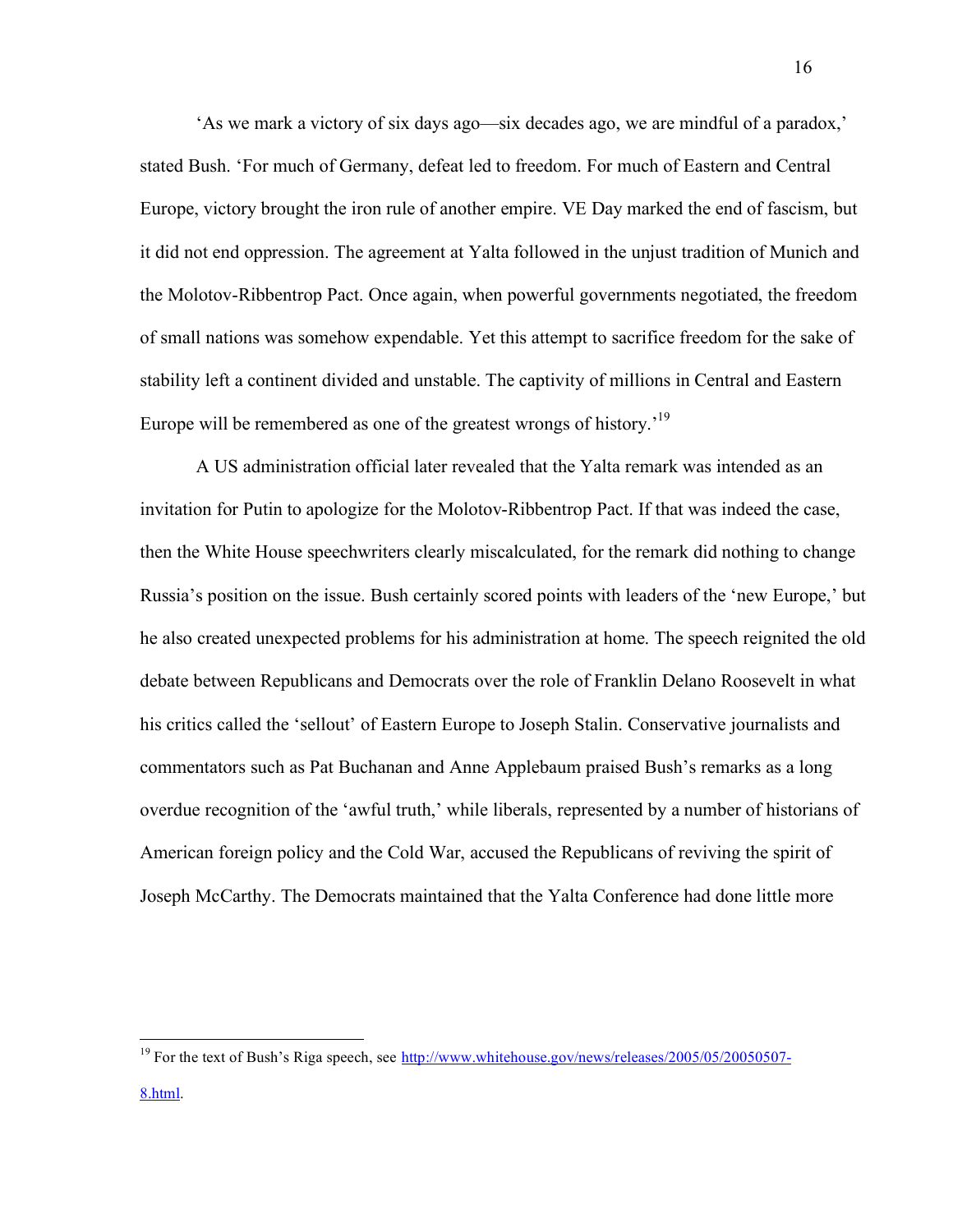than recognize the reality on the ground, given that by the time of the Crimean summit Stalin had already gained control of Eastern Europe.<sup>20</sup>

The Riga speech was by no means the first public statement in which President Bush criticized the Yalta agreements. He had done so on previous occasions as well, always expressing his criticism in remarks addressed to East European audiences. Those remarks were apparently designed to placate allies of the United States in the new Europe, demonstrating American concern about the consequences of an event crucial to their history. They were also aimed at President Putin, encouraging him to be more honest in his assessment of the role played by the Soviet Union in Eastern Europe in the 1930s and 1940s. In the past, Bush's criticism of the Yalta agreements had failed to convince Putin to alter Russia's official interpretation of the event, but it was clearly appreciated by the East European elites.

When it comes to American discourse on Yalta, Bush's critique did not so much follow in the footsteps of Joseph McCarthy, as claimed by his Democratic critics, but echoed statements made by leading figures in President Bill Clinton's administration. In March 1999 Secretary of State Madeleine Albright, the daughter of a former Czechoslovak diplomat who escaped to the West after the communist takeover, stated to representatives of East European governments: 'Never again will your fates be tossed around like poker chips on a bargaining table.' In fact, Albright was developing an argument made earlier by her deputy and Clinton's classmate Strobe Talbott. 'After World War II,' remarked Talbott in May 1997, 'many countries in the east suffered half a century under the shadow of Yalta. That is a place name that has come to be a codeword for the cynical sacrifice of small nations' freedom to great powers' spheres of

 $^{20}$  For a survey of the American debate prompted by Bush's Riga speech, see Elisabeth Bumiller, 'In row over Yalta, Bush pokes at Baltic politics,' *International Herald Tribune*, 16 May 2005.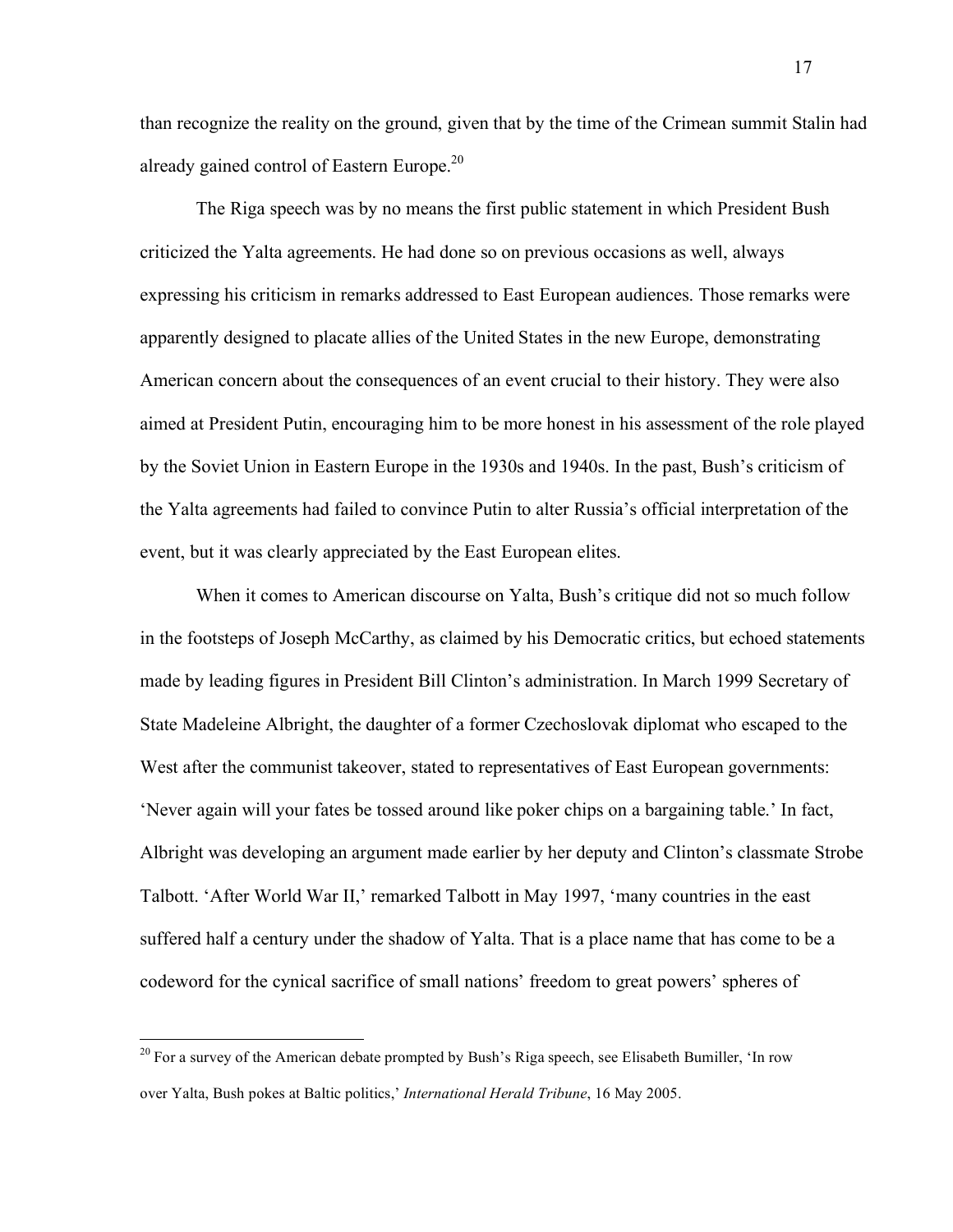influence, just as Versailles has to come to signify a short-sighted, punitive, and humiliating peace that sows the seeds of future war.'21

Why, then, were the liberal opponents of President Bush so critical of his Riga speech? Leaving aside the political dynamics of May 2005, it should be noted that Bush was much more explicit in his critique of the Yalta agreements than his Democratic predecessors, especially as he compared Yalta not to Versailles but to Munich and the Molotov-Ribbentrop Pact. In so doing, he indeed revived some of the ghosts of the McCarthy era. 'The Munich Called Yalta' was the title of a chapter contributed by William H. Chamberlin to a book published in 1950 that criticized American diplomacy for appeasing Stalin and sacrificing the independence of Poland and the national interests of China.<sup>22</sup> By contrast, the comparison with the Molotov-Ribbentrop Pact was a new addition to the decades-old controversy introduced by the author of the Riga speech, the presidential assistant Michael Gerson.<sup>23</sup> It seemed appropriate to mention the division of Europe between Germany and the USSR in 1939 in a speech made in Latvia, where the memory of the Hitler-Stalin deal is alive and well more than sixty-five years after the event, and where every schoolchild knows that at Yalta Roosevelt and Churchill agreed to Soviet territorial acquisitions based on that pact. Not so in the USA. By drawing attention to the connection between the pact and the Yalta agreements, Bush opened the door to possible comparisons of FDR not only with Neville Chamberlain but also with Hitler and Stalin. More than anything else, it was that sacrilegious suggestion that provoked attacks on the administration from the

<sup>&</sup>lt;sup>21</sup> Ouoted in Matt Welch, 'When Men Were Men and Continents Were Divided,' Reason on Line, 10 May 2005, www.reason.com/hitandrun/2005/05/when\_men\_were\_m.shtml.

<sup>22</sup> See William Henry Chamberlin, 'The Munich Called Yalta,' in *The Yalta Conference,* ed. Richard F.

Fenno, 2d ed. (Lexington, Mass., Toronto, and London, 1972), pp. 84-98.

 $^{23}$  See Bumiller. 'In row over Yalta, Bush pokes at Baltic politics.'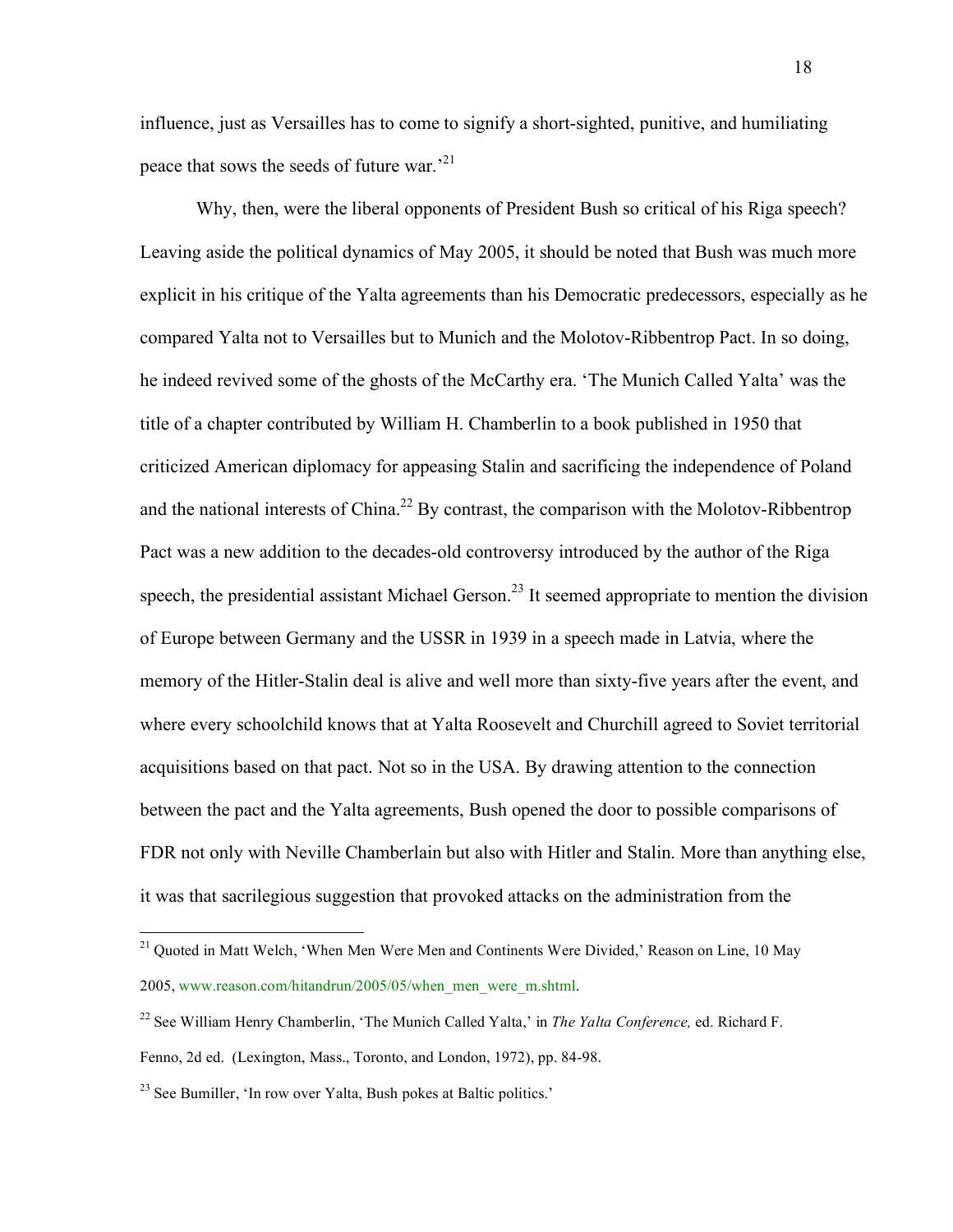belligerent Democrats—attacks that the White House had not expected and would have preferred to avoid.

What were the arguments on both sides of the Yalta debate in the United States? It would appear that the opposing parties contributed very little new material to the debate that reached its climax in the 1950s and 1960s. On the Democratic side, the old arguments were summarized and reiterated by a participant in the academic debates of the 1960s, Arthur Schlesinger, Jr. In his commentary on Bush's Riga speech, he stated that the president 'is under the delusion that tougher diplomacy might have preserved the freedom of small European nations.' Schlesinger rebuffed that thesis, stating that 'it was the deployment of armies, not negotiated concessions, that caused the division of Europe.' He reminded his readers that at the time of the Yalta Conference Eastern Europe was already occupied by the Red Army, and conflict with the USSR was inconceivable as long as the war with Japan was still going on. Among the achievements of the Yalta Conference, Schlesinger listed Stalin's promise to enter the war with Japan at a time when 'the atom bomb seemed to be a fantasy dreamed up by nuclear physicists,' and FDR's success in making Stalin sign the Declaration on Liberated Europe, which obliged the Soviets to conduct free elections in the countries of Eastern Europe that they occupied.<sup>24</sup> Jacob Heilbrunn, writing in the *Los Angeles Times*, put forward another important argument in favor of Yalta that Schlesinger had overlooked. He claimed that refusing to make a deal with Stalin on Eastern Europe 'would have seriously jeopardized the common battle against Germany.'25

<sup>&</sup>lt;sup>24</sup> See Arthur Schlesinger, Jr., 'Yalta Delusions,' The Huffington Post, 9 May 2005,

www.huffingtonpost.com/theblog/archive/2005/05/yalta-delusions.html. Here Schlesinger summarized some of his arguments presented in the October 1967 issue of *Foreign Affairs*. For a reprint of the article, see 'Origins of the Cold War' in *The Yalta Conference*, pp. 152-83.

<sup>25</sup> See Jacob Heilbrunn, 'Once Again, the Big Yalta Lie,' *Los Angeles Times*, 10 May 2005.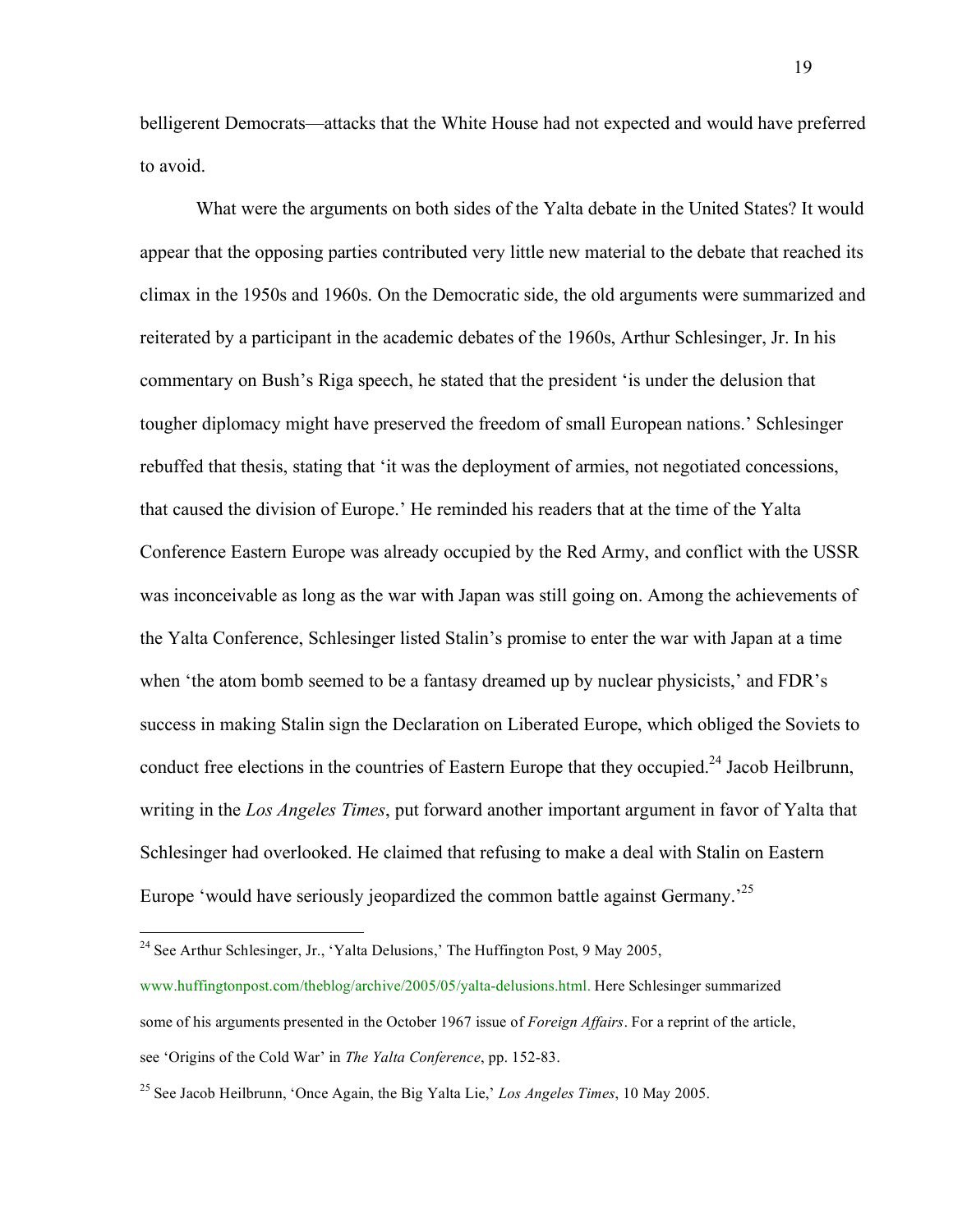The defenders of Bush's Riga speech did not, of course, argue that the West should have gone to war with the Soviet Union, jeopardized the victory over Hitler, or impeded the war effort in the Pacific. Their argument, like the reasoning of their opponents, was deeply rooted in formulas developed in the political and scholarly debates of the 1950s and 1960s. Pat Buchanan, for example, titled his article on the issue 'Was WWII Worth It? For Stalin, Yes,' echoing the title of the chapter 'Stalin's Greatest Victory' in Chester Wilmot's book *The Struggle for Europe*  $(1952).$ <sup>26</sup> Buchanan juxtaposed Putin's rhetoric about the Soviet liberation of eleven countries with Bush's admission that many of the European countries liberated from fascism found themselves under another form of oppression as a result of the agreements reached at Yalta. Siding with Bush, Buchanan accused FDR and Churchill of selling out Eastern Europe to one of history's deadliest tyrants, Joseph Stalin. Following in the footsteps of prewar American isolationists, he also questioned the rationale behind American involvement in a war that took fifty million lives. Echoes of the earlier debates were also to be heard in the *National Review* editorial 'Yalta Regrets,' which stated that the United States could have won the war against Japan without Soviet participation.<sup>27</sup>

Anne Applebaum, on the other hand, added some new emphases to the old theme as she attacked 'a small crew of liberal historians and Rooseveltians' who claimed that 'Yalta was a recognition of reality rather than a sellout.' 'Their charges,' according to Applebaum, 'ignore the breadth of the agreement—was it really necessary to agree to deport thousands of expatriate

<sup>&</sup>lt;sup>26</sup> See Pat Buchanan, 'Was WWII Worth It? For Stalin, Yes,' AntiWar.com, 11 May 2005,

http://www.antiwar.com/pat/?articleid=5899. Cf. Chester Wilmot, 'Stalin's Greatest Victory,' in *The Yalta Conference*, pp. 59-84.

<sup>27</sup> See 'Yalta Regrets,' *National Review* online, 11 May 2005,

www.nationalreview.com/editorial/editorial2200505110923.asp.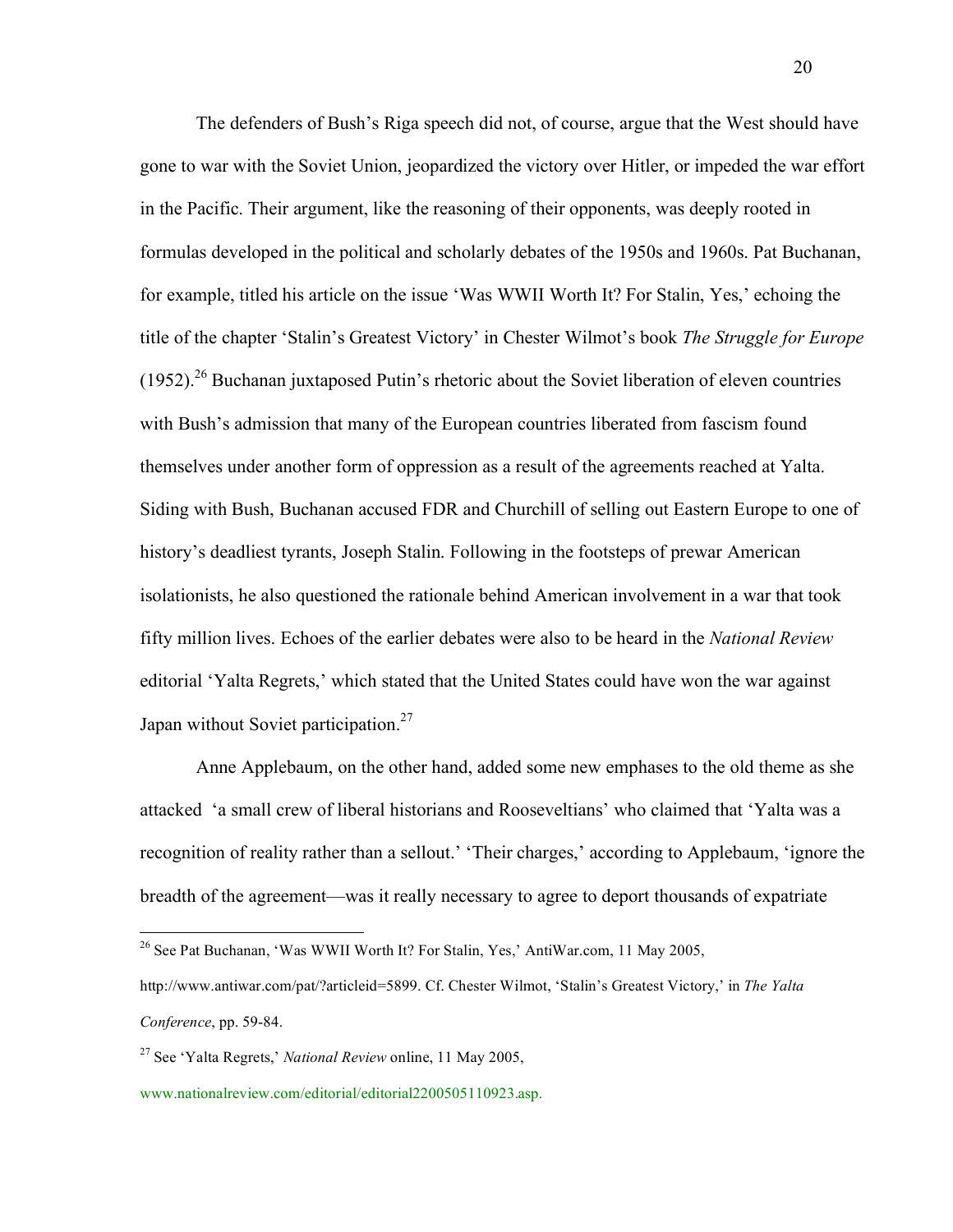Russians back to certain death in the Soviet Union?—as well as the fact that Yalta and the other wartime agreements went beyond mere recognition of Soviet occupation and conferred legality and international acceptance on new borders and political structures.' The new element in this conservative argument was the conviction with which the author spoke about Stalin's crimes and the complicity of the Western powers in them. Applebaum, who has written an acclaimed book on the Gulag based on archival materials that became available after the collapse of the USSR, knew exactly what she was talking about when she wrote of the 'certain death' awaiting former Soviet citizens shipped back to the USSR by the American and British military. 'The tone was right,' stated Applebaum with regard to Bush's speech, 'and it contrasted sharply with the behavior of Russian president Vladimir Putin, as perhaps it was intended to. Asked again last week why he hadn't made his own apology for the Soviet occupation of Eastern Europe, Putin pointed out that the Soviet parliament did so in 1989. "What," he asked, "we have to do this every day, every year?"<sup>28</sup>

### *The Long Shadow of 'Uncle Joe'*

Putin was certainly in no mood for apologies during the Moscow celebrations of VE Day, and Bush did not insist on them. He stated in his remarks about his Moscow visit that he was dealing with a friend. The American president remained silent regarding Putin's encroachment on democratic institutions and liberties in Russia—a silence understood by the Russian media as tacit support for Putin. $^{29}$ 

 <sup>28</sup> Anne Applebaum, 'Saying Sorry,' *Washington Post*, 11 May 2005, p. A17.

<sup>29</sup> See Iuliia Petrovskaia, 'Troinaia diplomatiia Busha,' *Nezavisimaia gazeta*, 11 May 2005; Artur Blinov, 'Ia sidel riadom s drugom,' *Nezavisimaia gazeta*, 13 May 2005.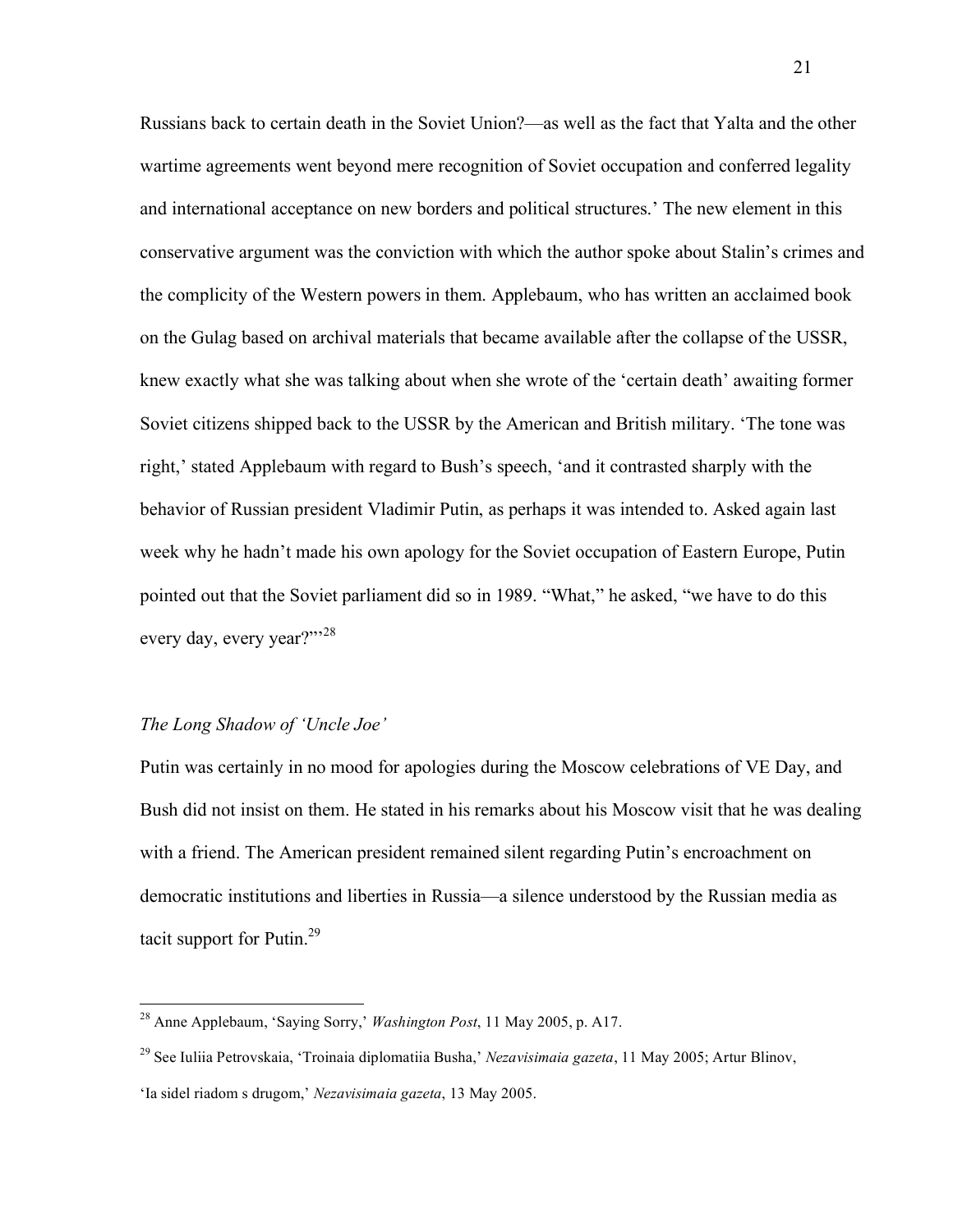During the first half of 2005, the decisions adopted by the Yalta Conference were discussed by the Russian media in a number of contexts, including the long-term implications of the disintegration of the international system created at that conference. On the eve of the Yalta commemorations, the Russian state-run news agency Novosti released an interview with Valentin Falin, the former head of the international department of the Central Committee of the Communist Party of the Soviet Union. The veteran of Soviet diplomacy declared the Yalta agreements to be the best chance the world had ever had to end the threat of war. Falin interpreted attacks on the agreement as denunciations of the legacy of President Roosevelt, whom he held in the highest regard. Quoting from Edward R. Stettinius's memoirs of the Yalta Conference, Falin rejected the assumption that Stalin, whom President Roosevelt almost affectionately called 'Uncle Joe,' had outmaneuvered his American counterpart at Yalta. He noted that both the idea for the creation of the United Nations Organization and the final communiqué on the conference were conceived by the Americans. Falin held President Harry Truman responsible for the failure of the Yalta agreements and the beginning of the Cold War. By reiterating that traditional Soviet-era view, Falin was in effect sending a new message to critics of Soviet expansionism in Eastern Europe: if you do not like Yalta, address your grievances to the United States.

When asked specifically about the partition of Europe into spheres of influence, Falin first tried to dodge the question; when it was repeated, he used Soviet-era arguments to present Soviet actions at the conference in the best possible light. He rejected the interviewer's suggestion that any spheres of interest had been established at Yalta. Following Stalin's argument of 1945, Falin stated that the Curzon Line, which became the basis of the new border between Poland and the USSR, had been drawn not by the Russians but by the leaders of the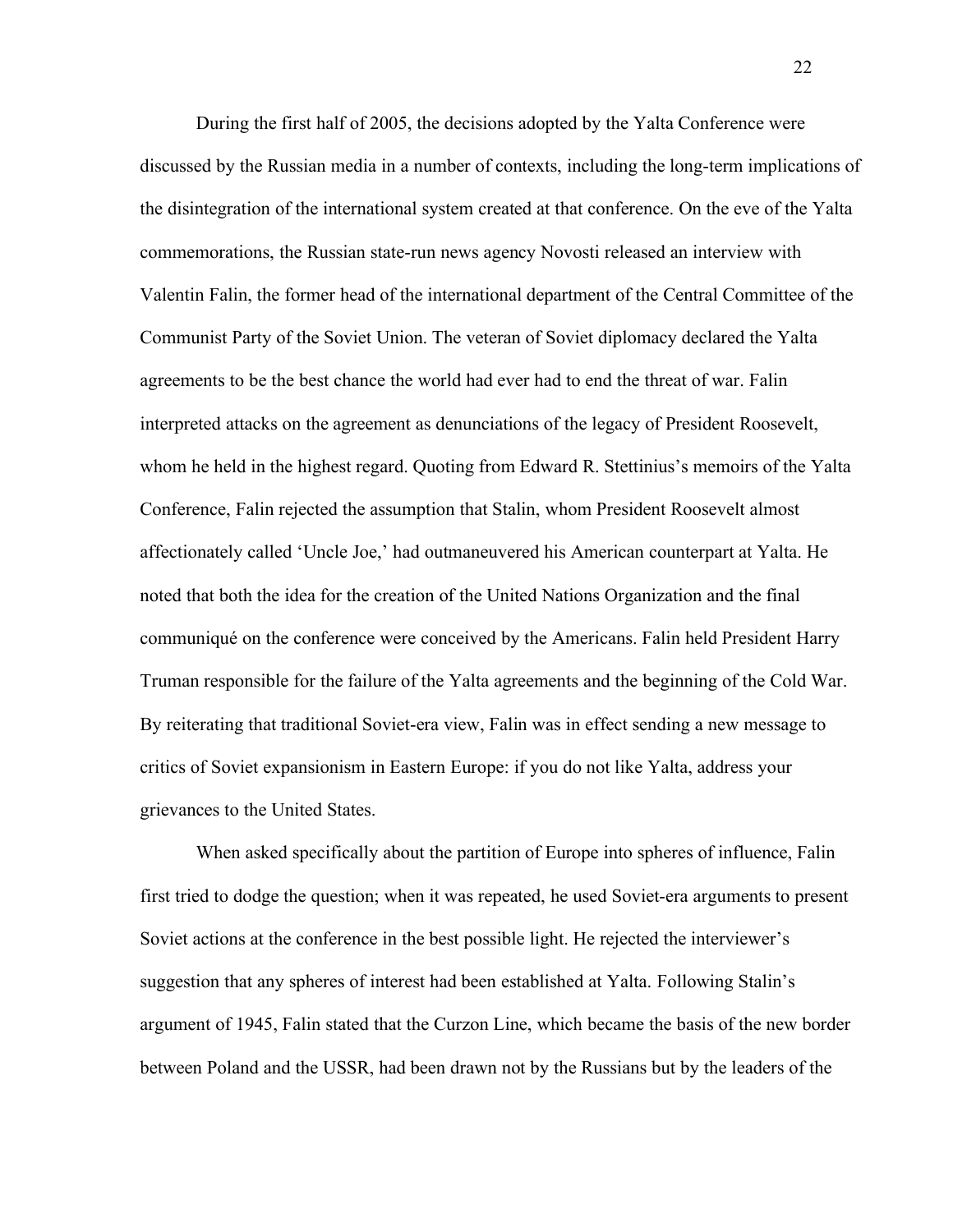USA, Britain, and France in 1919 on the basis of ethnographic maps. Answering a question about the Baltic states, Falin reminded his audience that they had been cut off from Soviet Russia during the Revolution by pro-German governments and used by the West as a base for intervention against Russia. The United States, according to Falin, did not care about the independence of the Baltic countries as long as they supported the White government of Admiral Kolchak, and Roosevelt had opposed the inclusion of the Baltic states in the USSR only because he did not want to lose the votes of Baltic immigrants in the USA.<sup>30</sup> Falin clearly believed that Russia had nothing for which to apologize in relation to the Yalta decisions. That was also the opinion of Vadim Trukhachev, who commented in *Pravda* on an article by the Polish journalist Marek Ostrowski, noting that the latter had failed to mention that it was thanks to the insistence of the USSR that Poland had acquired its postwar western and northern territories.<sup>31</sup>

The Russian liberal press remained largely silent on the issue of Yalta in February 2005, when it was at the center of controversy in Eastern Europe. Yalta reemerged in Russian public discourse only in April 2005 within the context of a broader debate on Stalin's role in Russian history. The debate had begun in the late 1980s with the onset of glasnost. It originally focused on the crimes committed by the Stalin regime but acquired new characteristics in the 1990s with the rise of Russian nationalism. More Russians adopted a positive attitude toward Stalin after 2000, as Vladimir Putin took power and authoritarian tendencies came to the fore in Russian politics.32 In the spring of 2005, the Stalin debate was reignited by Zurab Tsereteli, arguably

 <sup>30</sup> See 'Ialta—shans, kotorym ne sumeli vospol'zovat'sia,' RIA 'Novosti,' 1 March 2005.

<sup>&</sup>lt;sup>31</sup> See Trukhachev's translation of Ostrowski's article and his commentary on it in Pravda.ru for 21 February 2005, http://www.pravda.ru/world/2005/5/14/38/19148\_Polska.html.

<sup>&</sup>lt;sup>32</sup> On the rise of Stalin's popularity in Putin's Russia, see Sarah E. Mendelson and Theodore P. Gerber, 'Failing the Stalin Test,' *Foreign Affairs* 85, no. 1 (January-February 2006): 2-8.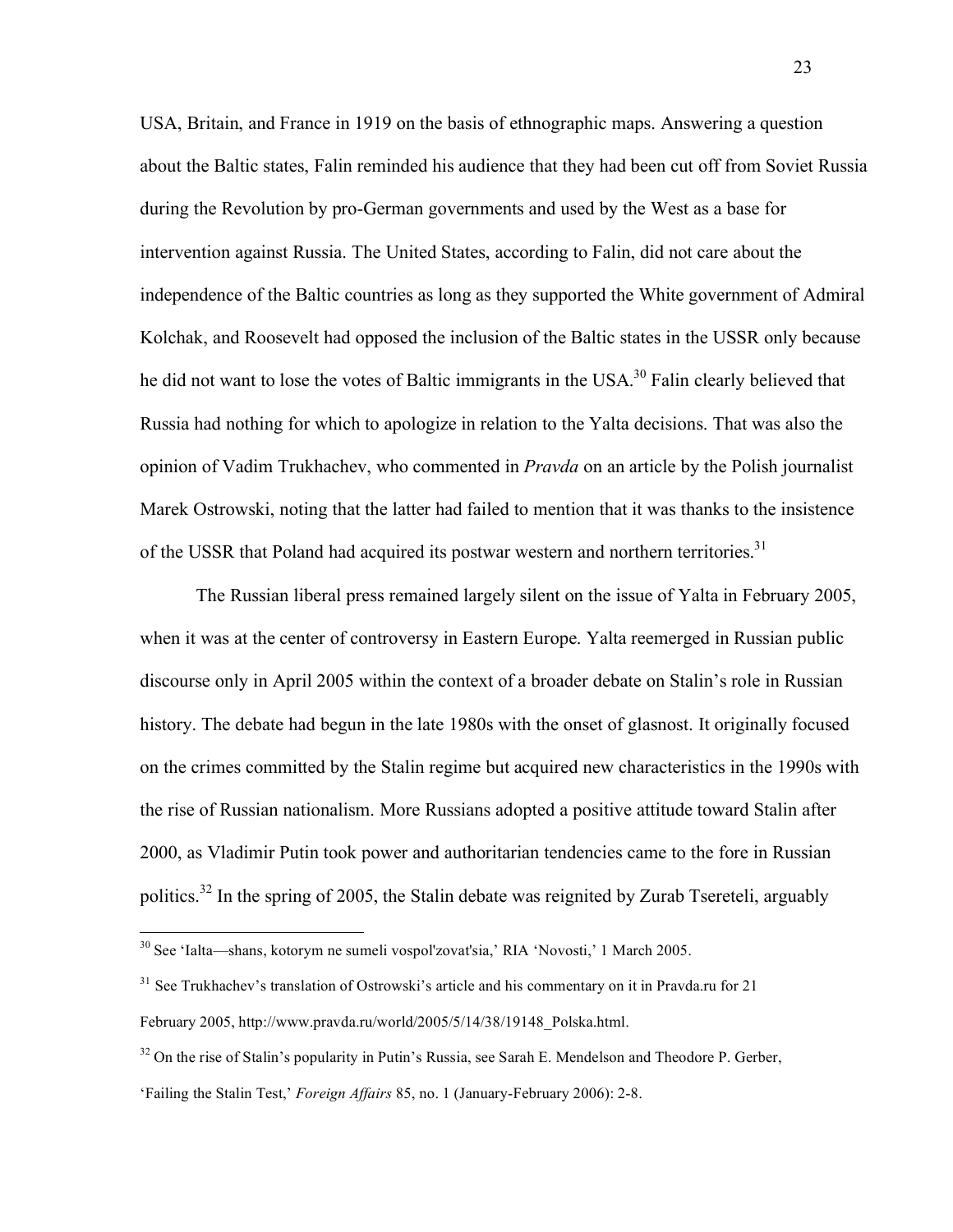Russia's most productive and controversial sculptor. In anticipation of the anniversary of the Yalta Conference, Tsereteli created a gigantic bronze sculpture of Stalin, Roosevelt, and Churchill as depicted in numerous photographs taken in front of the Livadia Palace in February 1945. The sculpture, which is four meters tall and weighs ten tons, was originally supposed to be installed at the Second World War memorial near Moscow<sup>33</sup> but was later offered to the Livadia municipal council. The city council first accepted the offer and then turned it down. After that, the sculpture was offered to the war memorial in Volgograd, the site of the Battle of Stalingrad. By April 2004 the issue had attracted the attention of the Russian media and representatives of the Russian liberal elite, who issued an appeal protesting the idea of installing the sculpture on Russian soil.

The authors of the appeal, who included Oleg Basilashvili, Aleksandr Gelman, Daniil Granin, Oleg Tabakov, and the 'grandfather of perestroika,' Aleksandr Yakovlev, regarded Tsereteli's depiction of the Big Three as an attempt to build a monument to Stalin and as a step toward his political rehabilitation in Russia. 'For the first time since the revelation of Stalin's crimes against humanity,' wrote the authors of the appeal, 'an attempt is being made in our country to put up a monument to him, and that on the sacred occasion of the sixtieth anniversary of Victory, which would have cost our nation considerably fewer victims had it not been for Stalin's "purges" of military cadres and his glaring miscalculations in policy and strategy.<sup>34</sup> The statement was a direct response to those in the Russian nationalist camp and among the public at

 $33$  On the Russian politics of remembrance, as reflected in the composition of the memorial during the Yeltsin period, see Nurit Schleifman, 'Moscow's Victory Park: A Monumental Change,' in *History and Memory* 13, no. 2 (2001): 5-34.

<sup>34</sup> For the text of the appeal, see 'Oskvernenie Dnia Pobedy,' *Grani*, 12 April 2005,

http://grani.ru/Society/m.87674.html.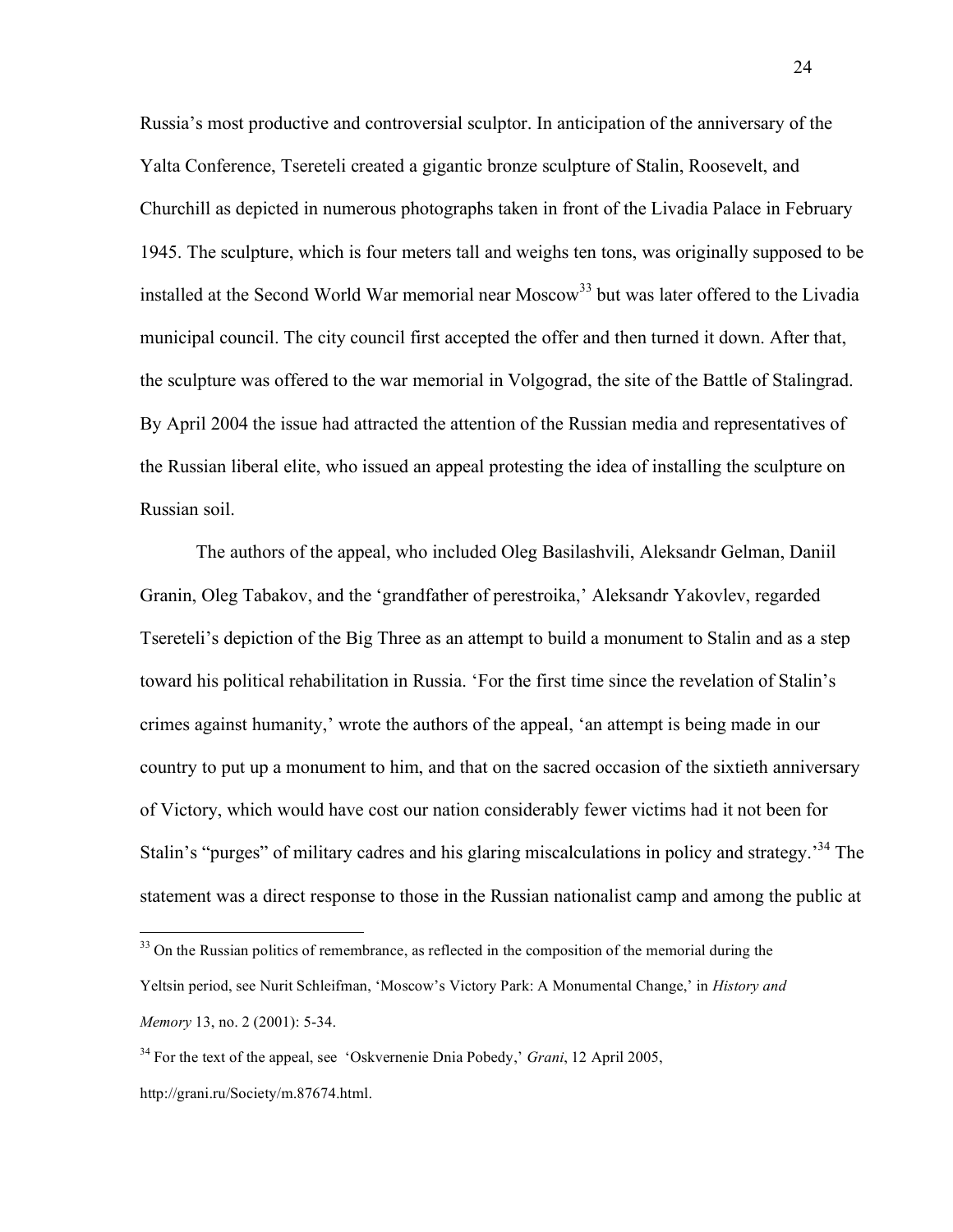large who often cite Stalin's contribution to the victory over Nazi Germany as the main argument for his rehabilitation. Ironically, the appeal was addressed not to the Russian public but to President Putin, who brought back the Stalin-era anthem of the USSR as the anthem of the new Russia and whose rule witnessed a rise in the popularity of the once dreaded generalissimo. It would appear that the liberal intellectuals who signed the appeal had no illusions about the presence in Russia of any force other than the authoritarian president capable of stopping the public rehabilitation of Joseph Stalin.

The Stalin controversy and the approaching celebrations of VE Day finally brought the question of the Yalta Conference and the historical responsibility of the USSR (and, by extension, Russia) for its decisions to the attention of Russian liberals, giving them a legitimate voice in a discussion earlier dominated by officialdom. On 3 April 2005 Vladimir Pozner, the host of the popular Russian television program *Vremena* (Times), asked a guest who was to be credited with victory in the Great Patriotic war, Stalin or the people. The guest refused to distinguish between the two, and Pozner was later criticized by Russian nationalists for trying to separate Stalin and the state from the people.<sup>35</sup> But the liberals were not silenced. Writing in *Izvestiia* in late April 2005, Fedor Lukianov noted the danger of associating the end of the Second World War with the victory of the Russian state. He wrote: 'But if that war is understood not as a heroic feat of the nation but as the political triumph of the Russian state, then we fall into a trap. One would then have to argue, foaming at the mouth, that Stalin acted as he should have done, the pact of 1939 was in accord with international law, and Yalta brought democracy to

 <sup>35</sup> See Iu. Krupnov, 'Kto vyigral voinu? Narod ili Stalin?' *Internet protiv teleėkrana*, 10 October 2005.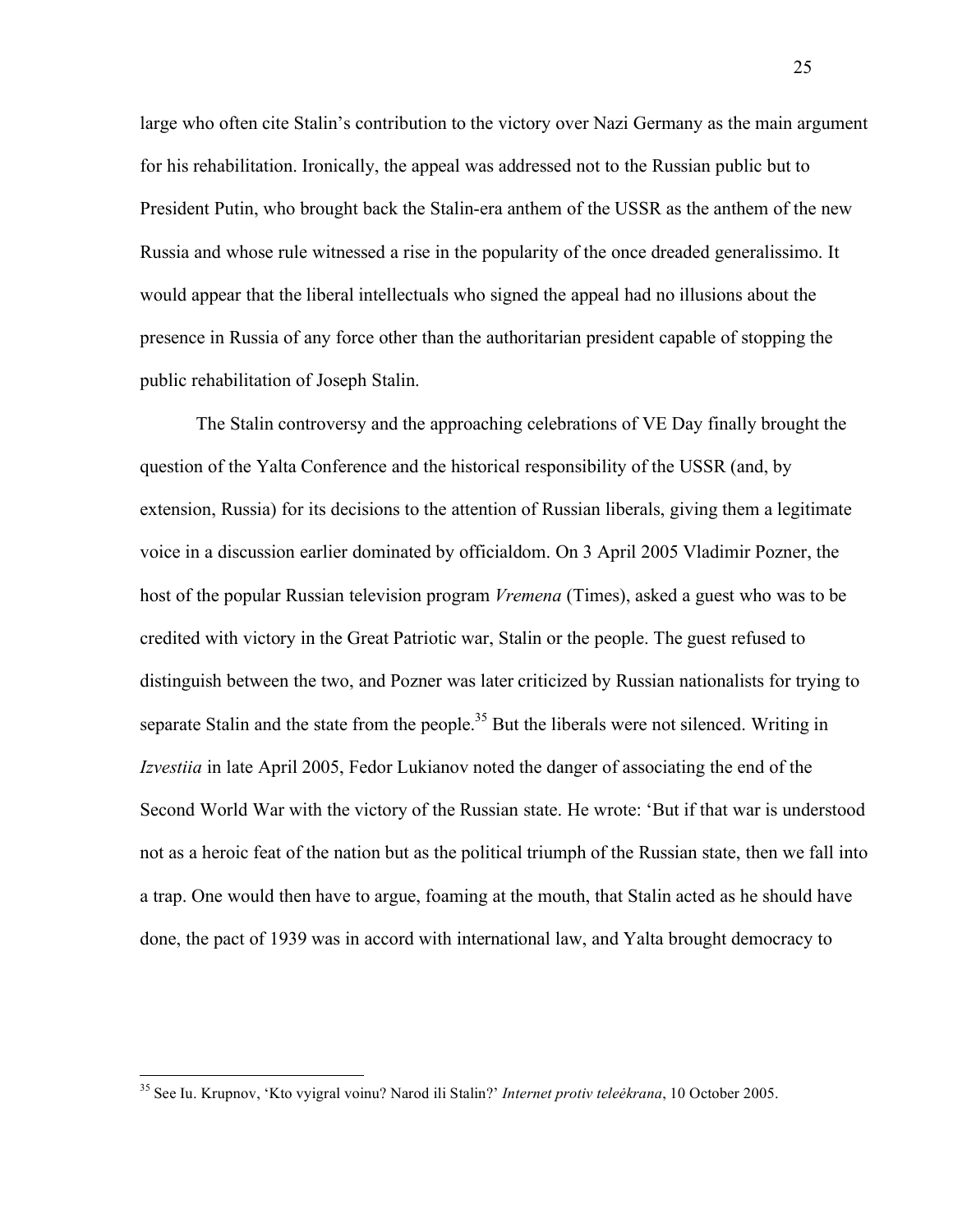Eastern Europe.'36 Writing after the VE Day celebrations in Moscow, Viktor Sheinis, a member of the liberal Yabloko Party, stated that at Yalta the Western leaders had approved the territorial acquisitions obtained by Stalin according to the Molotov-Ribbentrop Pact. Those decisions blocked the progress of democracy in Eastern Europe for more than forty years, and it should come as no surprise that the East Europeans regarded Yalta as another Munich and refused to participate in the VE Day celebrations in Moscow. In Sheinis's opinion, 'If one is to show respect for Churchill, who understood earlier than others what a mess Stalin's Western allies had made, then I would depict him not in a chair on the Crimean shore but at the rostrum in Fulton. But such a monument should not, of course, be erected at Yalta...<sup>37</sup>

#### *The Crimean Debate*

What happened in and around Yalta in the spring of 2005 that first prompted the municipal council of Livadia, the actual setting of the Crimean conference, first to accept Tsereteli's gift and then to refuse it? The city fathers changed their minds mainly for two reasons. The first was the attitude of the Crimean Tatars, whom Stalin forcibly deported from the peninsula less than a year before the Yalta Conference. They were welcomed back by the government of independent Ukraine and became embroiled in a political struggle with the Russian-dominated Crimean parliament for the restoration of their political, cultural, and economic rights in their historical homeland. The second reason was the position taken by the Ukrainian government, the new master of the Crimea and of the conference site. In 1954 the Crimean peninsula, including Yalta,

 <sup>36</sup> See Fedor Lukianov, 'Den' Pobedy: mezhdunarodnyi aspekt,' *Izvestiia*, 29 April 2005,

http://www.globalaffairs.ru/articles/3986.html. Cf. Lukianov's much less critical article about Yalta in the 8 February issue of *Vremia novostei,* 'Global'nyi disbalans: mir posle Ialty,' http://www.vremya.ru/.

<sup>37</sup> See Viktor Sheinis, 'Ten' vozhdia narodov,' *Nezavisimaia gazeta*, 20 May 2005.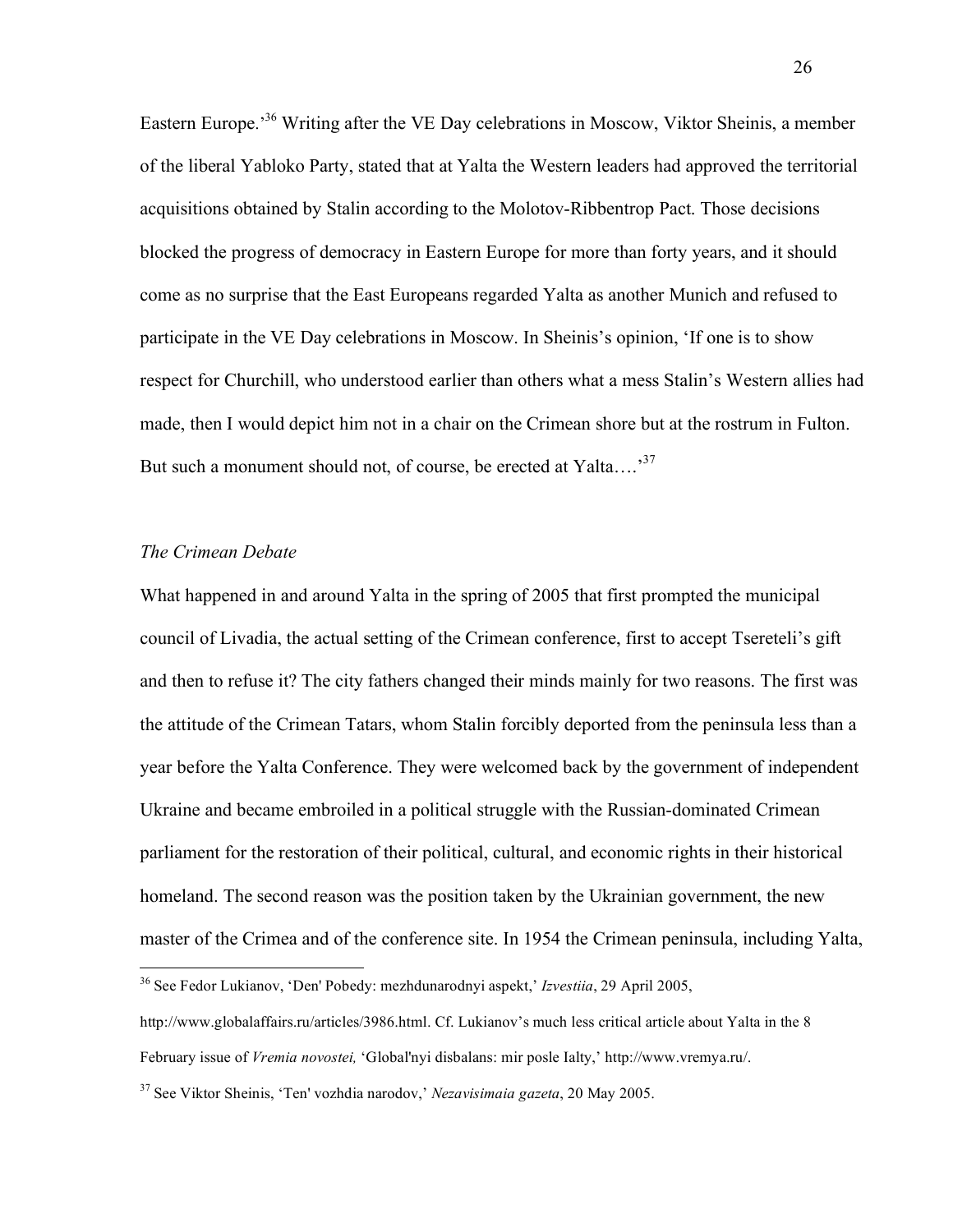was transferred from the jurisdiction of the Russian Federation to that of the Ukrainian SSR, and in 1991 it became an autonomous republic within the independent Ukrainian state. Thus, by the spring of 2005, it was not only the citizens of Livadia but also the Mejlis (parliament) of the Crimean Tatars, the authorities in Simferopol, the capital of the Crimea, and the leadership of the Ukrainian state in Kyiv who influenced the Livadia decision.

The decision to commemorate the sixtieth anniversary of the Yalta Conference was made by the Ukrainian parliament on 16 December 2004, less than two months before the event. The reason for this last-minute decision was readily apparent, given that in November and December 2004 the Orange Revolution had thrown the Ukrainian parliament into turmoil. The decision on the Yalta commemoration was made after the resolution of the political crisis but prior to the third round of the presidential elections, which brought the opposition candidate, Viktor Yushchenko, to power. The organizing committee for the celebrations consisted of members of the Crimean government, and in January 2005 its vice-president, Professor Vladimir Kazarin, was busy making a last-minute pitch to raise the public profile of the event. In an interview with Kyiv's most respectable weekly, *Dzerkalo tyzhnia* (Weekly Mirror), Kazarin suggested that by starting late and not committing enough resources to the celebrations, Ukraine, a founding member of the UN, was losing a chance to raise its visibility in world affairs and give a boost to its struggling tourist industry. According to Kazarin, one of the problems encountered by the organizers of the commemoration was opposition to Tsereteli's monument to the Big Three. Kazarin argued that it was a monument commemorating a particular event, not a tribute to Stalin. One could not remove important figures from history or pretend that certain events had never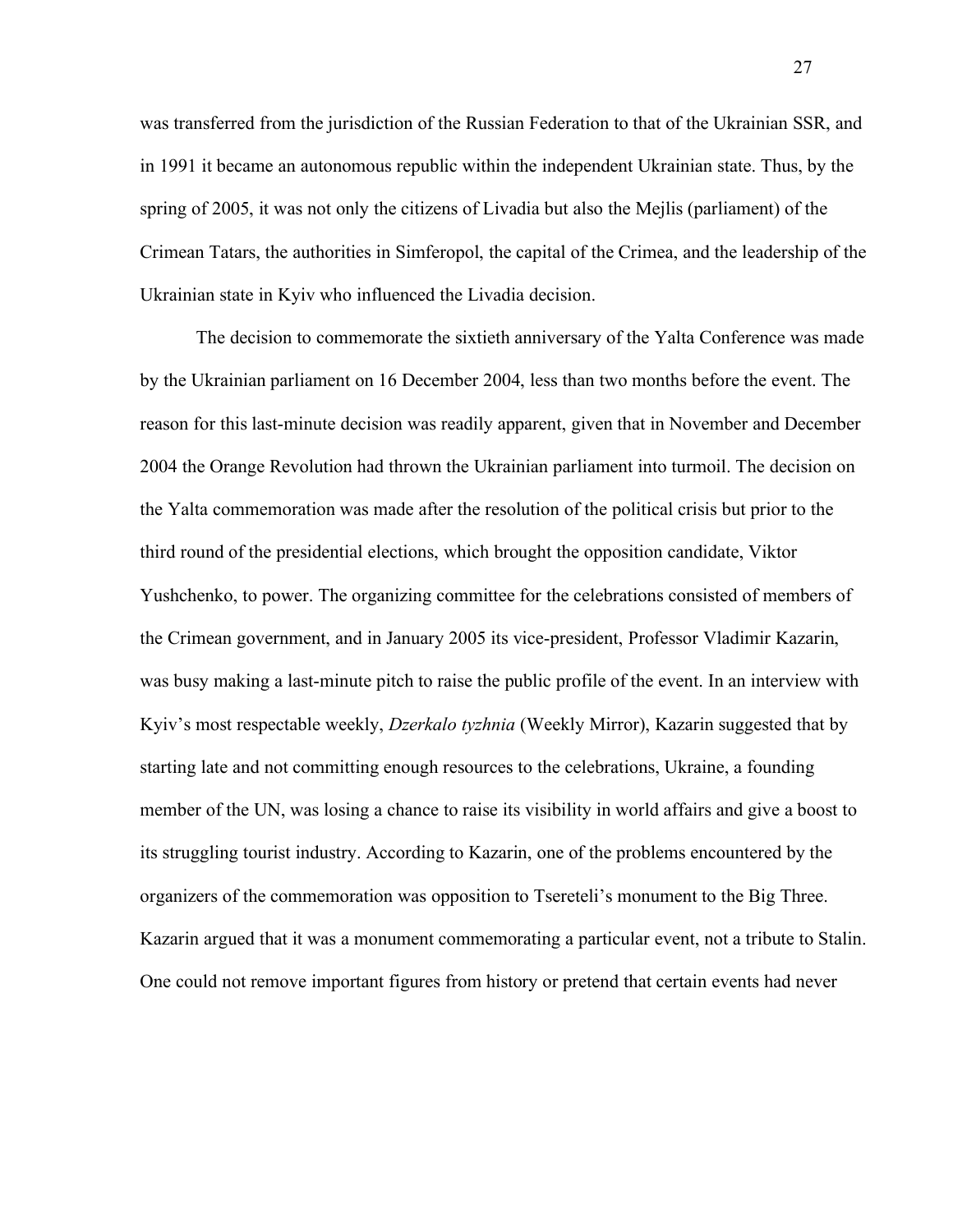happened. Kazarin also noted that there were monuments to Genghis Khan and Tamerlane, which, in his opinion, was as it should be. $38$ 

As Kazarin sought to promote the commemoration of the Yalta Conference in the national media and argued in favor of installing Tsereteli's monument in Livadia, he found himself under increasing attack in the Crimea. The leaders of the Crimean Tatar Mejlis accused Kazarin—who, aside from being vice-premier of the Crimean government, was also a member of the communist faction in the Crimean parliament and head of the Russian cultural society of the Crimea—of attempting to rehabilitate Stalin and Stalinism under the pretext of commemorating the Yalta Conference. They reminded the public that two years earlier the communist deputies of the Sevastopol city council had voted in favor of building a monument to Stalin in their city. A leading figure in the Mejlis, Ilmi Umerov, stated that he could not accept the idea of a monument to the Big Three, given the forcible deportation of the Crimean Tatars conducted on Stalin's orders, as well as the controversial nature of the Yalta Conference, which had divided Europe into spheres of influence. The head of the Mejlis, Mustafa Dzhemilev, stated for his part that if such a monument were to be erected in Livadia, the Crimean Tatars would ensure that it would not stay there long. The appeal not to allow the installation of the monument was signed by dozens of former dissidents in Ukraine and Russia. The Crimean branches of Ukrainian political parties that supported the Orange Revolution made a similar appeal to Kyiv. As a result, the office of the Crimean attorney general annulled the decision of the Livadia town council to install the monument, citing a law that gave national authorities the right to make final decisions

 <sup>38</sup> See Mykola Semena, 'U tsentri uvahy chy na zadvorkakh? Ukraina vtrachaie mizhnarodnyi prestyzh, zabuvaiuchy pro svoiu rol' u mizhnarodnii istoriï,' *Dzerkalo tyzhnia*, 15-22 January 2005.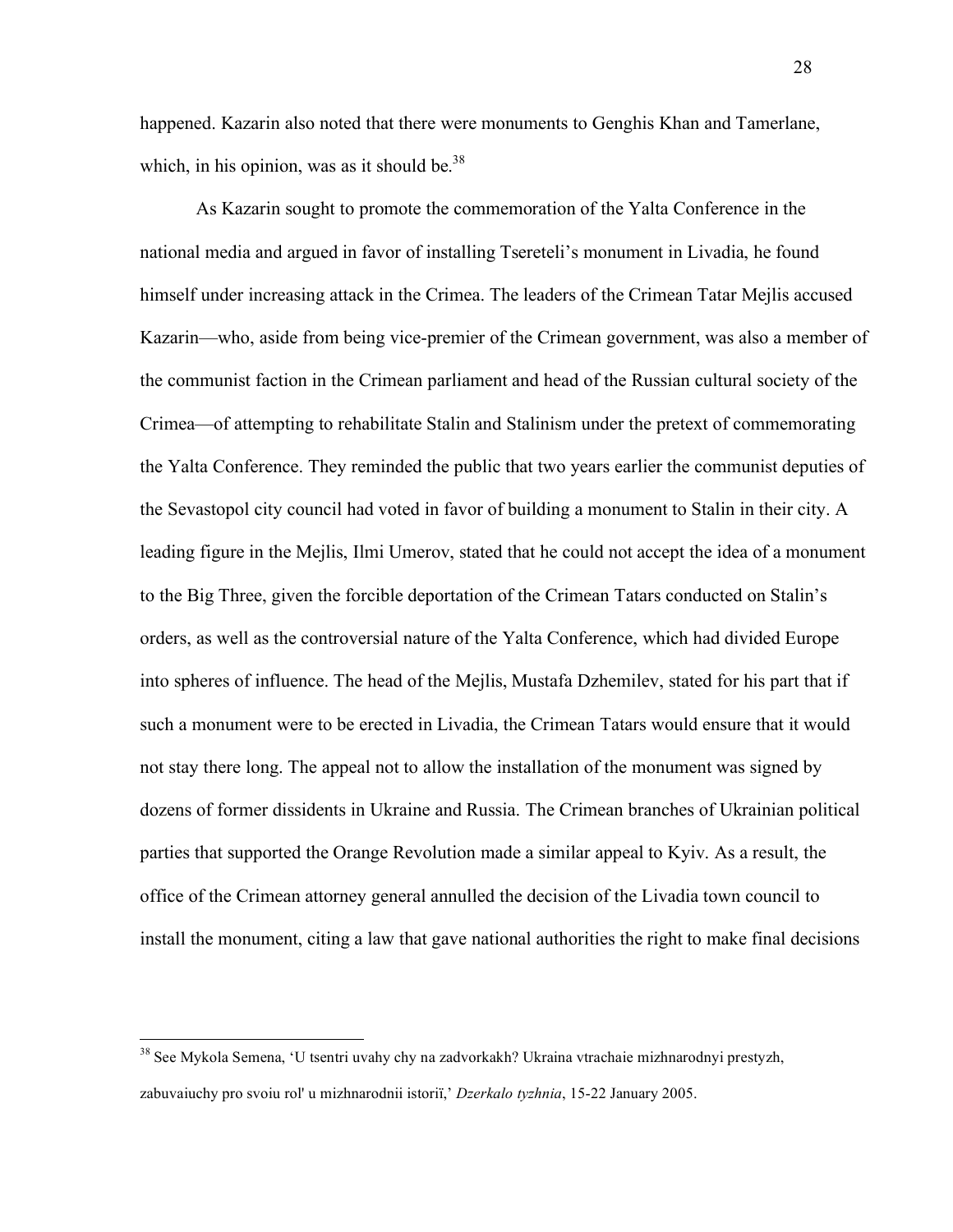on the construction of monuments of national significance. Kazarin had to retreat, announcing the postponement of a final decision pending 'public consultation' on the project.<sup>39</sup>

This was not the end of the controversy. On 4 February 2005, the anniversary of the Yalta Conference, communists staged a meeting in Simferopol to protest the refusal of the Crimean authorities to install the monument. They criticized the Crimean premier, Serhii Kunitsyn, for kowtowing to the new 'Orange' government in Kyiv and threatened to initiate a criminal investigation into Kunitsyn's alleged embezzlement of parcels of land on the Crimean shore of the Black Sea. The Crimean Tatars held their own rally in Livadia to protest the installation of the monument. On the eve of the commemoration, Kazarin noted the irony that a bust of President Roosevelt was to be unveiled in Yalta, but that there would be no monument to the Big Three in Livadia. At the Livadia Palace, there was an exhibition featuring the offices occupied by Roosevelt and Churchill during the conference but not Stalin's office. Eventually the organizers of the commemoration compromised, deciding to include Stalin's Livadia office in the exhibition instead of installing the monument to the Big Three. President Mikheil Saakashvili of Georgia even promised to send artifacts from the Stalin museum in his native town of Gori.<sup>40</sup> But the controversy over the monument did not go away entirely. In April, Leonid Hrach, the leader of the Crimean communists, called upon the Livadia town council to install Tsereteli's monument in order to honor the memory of those who had fallen for the 'Great Victory.' The leaders of the Mejlis issued their own statements on the matter, threatening to block the roads

 <sup>39</sup> See 'Ukraina i Vtoraia mirovaia voina,' *Krymskoe obozrenie*, 1 February 2005; 'V Krymu otmechaiut 60-iu godovshchinu Ialtinskoi konferentsii,' *Krymskoe obozrenie*, 6 February 2005.

<sup>&</sup>lt;sup>40</sup> See Liudmila Obukhovskaia, 'Ialta 1945-2005; ot bipoliarnogo mira k geopolitike budushchego,' *Krymskaia pravda*, 1 February 2005; idem, 'Imet' uvazhenie k proshlomu,' *Krymskaia pravda*, 9 February 2005.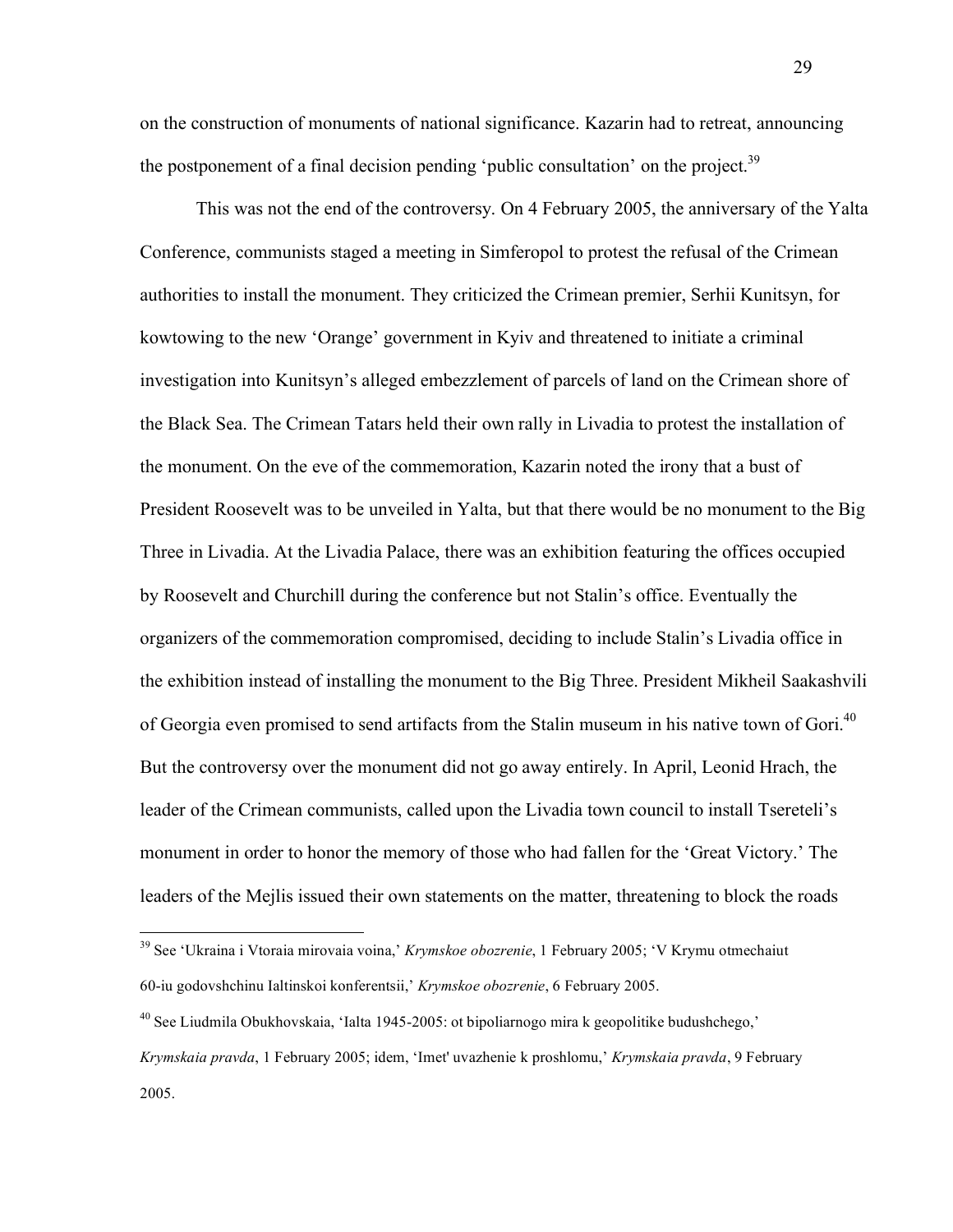along which the monument could be transported to Livadia. By that time the decision not to allow the installation was final, forcing Tsereteli to look for a site in Russia, which led in turn to a major controversy in the Russian media. $41$ 

### *'Making Sense of War'*

In 2002 Amir Weiner published a book under this title in which he discussed the impact of the Second World War on the elites and general population of Vinnytsia oblast in Ukraine during the postwar era.42 Judging by recent debates in the Ukrainian media, Ukrainians are still struggling to make sense of their Second World War experience; hence the Yalta debate was not limited to Crimean political and historical discourse. Throughout 2005, articles in the Ukrainian press criticized the artificiality of Stalin's 'constitutional reform' of 1944, which allowed the Soviet dictator to ask for an additional UN seat for the Ukrainian SSR. Such prominent Ukrainian historians as Yurii Shapoval attacked Stalin for the Molotov-Ribbentrop Pact, questioning the dictator's role as 'gatherer' of the Ukrainian lands.<sup>43</sup> The Kyiv authors Serhii Hrabovsky and Ihor Losiev, writing in the American Ukrainian-language newspaper *Svoboda* (Liberty), adopted

<sup>&</sup>lt;sup>41</sup> For reaction to Hrach's statement by the leaders of the Tatar Mejlis, see Tsentr informatsiï ta dokumentatsiï kryms'kykh tatar, http://www.cidct.org.ua/press/2005/20050104.html#33.

<sup>42</sup> Amir Weiner, *Making Sense of War: The Second World War and the Fate of the Bolshevik Revolution* (Princeton, 2002).

<sup>43</sup> See Iurii Shapoval, 'Ukraïns'ka Druha Svitova,' *Dzerkalo tyzhnia*, no. 15 (543), 23 April-6 May 2005; Serhii Makhun, '"Zolotyi veresen'"abo "vyrishennia pytannia shliakhom druzhn'oï zhody,''' *Dzerkalo tyzhnia*, no. 36 (564), 17-23 September 2005; Vladyslav Hrynevych, 'Iak Ukraïnu do vstupu v OON hotuvala stalins'ka "konstytutsiina reforma" voiennoï doby,' *Dzerkalo tyzhnia*, no. 41 (569), 22-28 October 2005.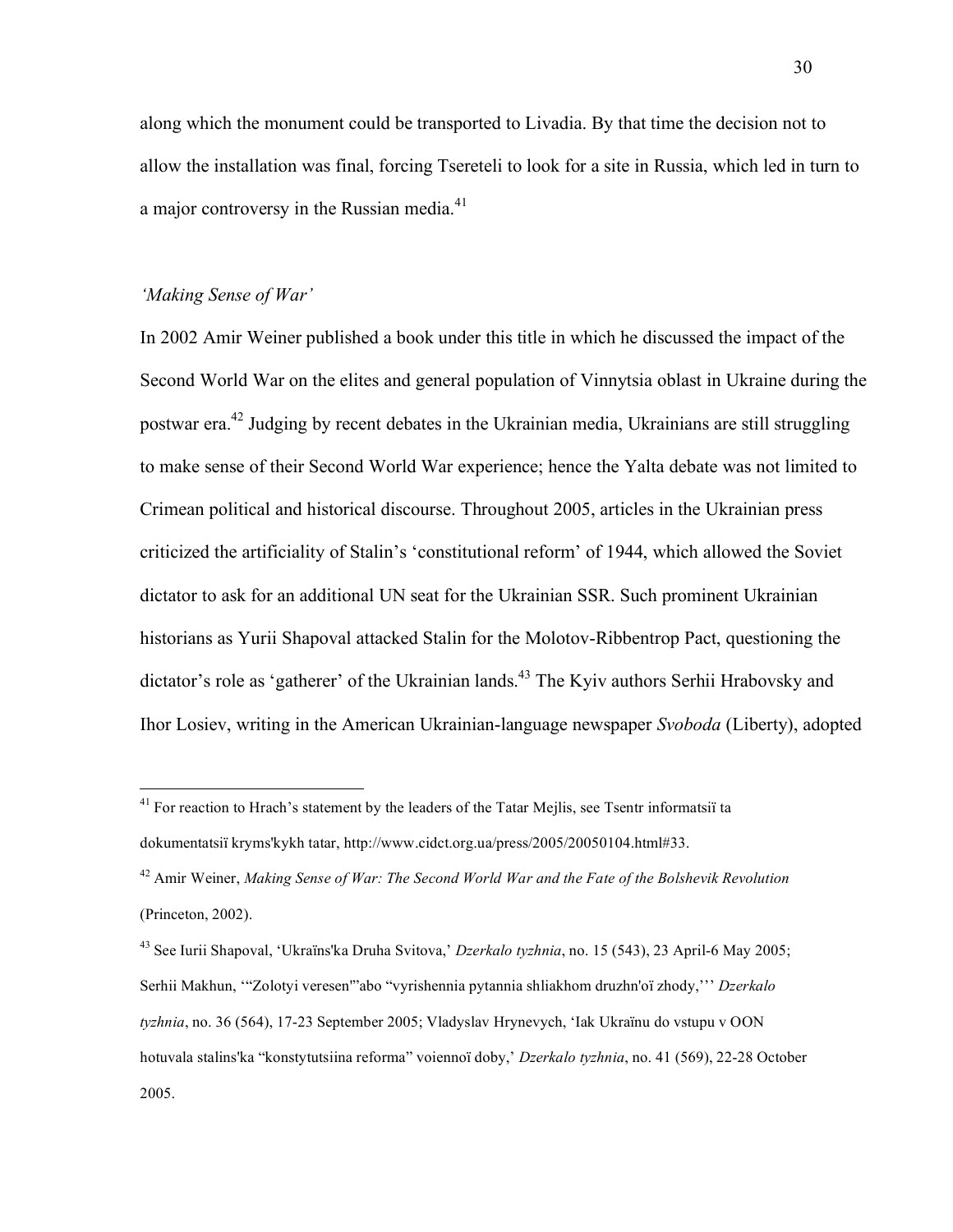the Polish-Baltic position on Yalta.<sup>44</sup> That position was shared by the majority in formerly Polish-ruled western Ukraine, which became part of the USSR as a result of the Molotov-Ribbentrop Pact and the Yalta agreements. Eastern Ukraine, however, was not prepared to accept the 'Westerners'' interpretation of the history of the Second World War or of the decisions reached at Yalta. In the spring of 2005, as the Ukrainian government struggled with the question of whether President Yushchenko should accept Vladimir Putin's invitation to the Moscow celebrations, the Ukrainian media kept its readers informed about the controversies provoked by the VE Day anniversary in Poland and the Baltic states. Polish articles debating the issue were published in translation in Ukrainian newspapers, and statements of the Baltic leaders were liberally quoted in articles by Ukrainian authors. Some of them, such as Viacheslav Anisimov, writing at the end of March in *Dzerkalo tyzhnia*, called upon Yushchenko not to fear displeasing the Kremlin, decline Putin's invitation, and celebrate the anniversary in Ukraine with his own people.45 After long hesitation, President Yushchenko opted for compromise: he flew to Moscow for a few hours, then rushed back to Kyiv on the same day to commemorate VE Day in the Ukrainian capital.

Prior to the VE Day celebrations in Moscow and Kyiv, public debate in Ukraine centred on the issue of whether the country had fought in the Great Patriotic War of the Soviet people or participated in the Second World War. The first interpretation meant sticking to the old Soviet myth of the war, which treated only Red Army soldiers as legitimate combatants and portrayed the cadres of the Ukrainian Insurgent Army (UPA), who fought both the Soviets and the Nazis in

 <sup>44</sup> See Serhii Hrabovs'kyi and Ihor Losiev, 'Ialta 1945: triumf svobody, chy peremoha zla?' *Svoboda,* no. 5, 2005.

<sup>&</sup>lt;sup>45</sup> See Viacheslav Anisimov, 'Radist' zi sl'ozamy na ochakh, abo pro polityku, istoriiu i moral' na zori XXI stolittia,' *Dzerkalo tyzhnia*, no. 11 (539), 26 March-1 April 2005.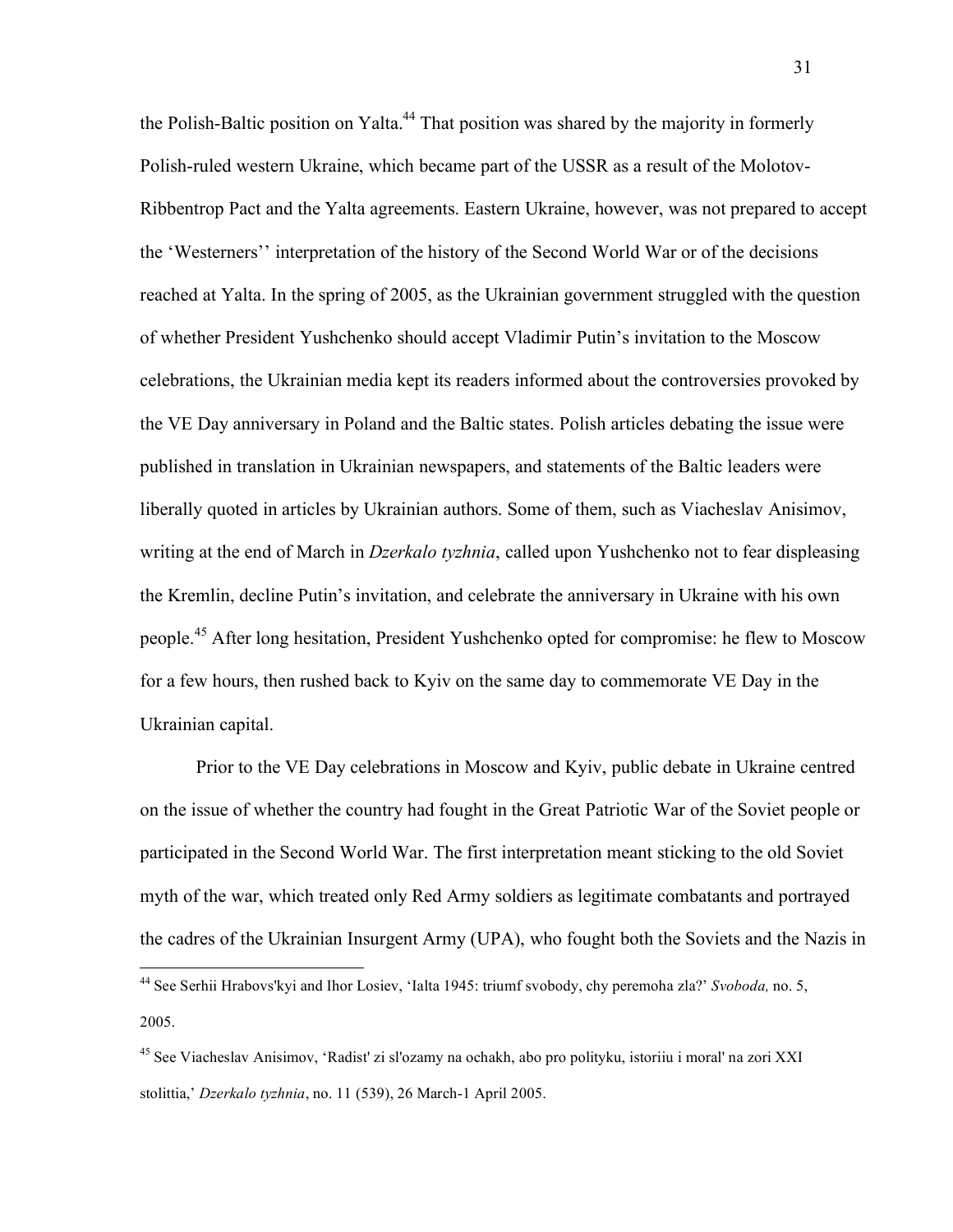western Ukraine, as German stooges. The second option allowed Ukrainian intellectuals to develop a Eurocentric or Ukrainocentric interpretation of the war, as opposed to a Russocentric one. Within that framework, Ukraine emerges as a country that fought against and was one of the major victims of both totalitarian systems of the twentieth century—fascism and communism.46 The choice of concept was not only important for the interpretation of history but also had serious political implications for the Ukrainian government and society at large.

 At President Yushchenko's initiative, the new Ukrainian government sought to do away with the Soviet-era tradition of commemorating Victory Day with a formal parade and attempted to use the occasion to encourage reconciliation between Red Army and UPA veterans, who had fought one another other during the war. Among other things, such a reconciliation was supposed to help bridge the gap between eastern and western Ukraine that had opened up during the divisive presidential elections of 2004. Like many of the plans of Yushchenko's revolutionary government, the high hopes invested in the VE Day commemorations were disappointed. First, the Soviet Army veterans' organization protested against changing the format of the celebrations. Then the idea of reconciliation was opposed by the communists and their allies in parliament, who protested the extension of government benefits enjoyed by combatants in the 'Great Patriotic War' to UPA fighters. The government, trying to avoid a new conflict between the two veterans' groups and their supporters, decided to abandon the idea of changing the traditional VE Day anniversary celebrations. The communists maintained their control over the Soviet veterans'

 <sup>46</sup> See Vitalii Radchuk, 'Velyka Vitchyzniana chy Druha Svitova?' *Dzerkalo tyzhnia*, no. 26 (554), 9-15 July 2005. For diametrically opposing views on the issue, see articles in Ukraine's leading Internet newspaper, *Ukraïns'ka pravda*, by Serhii Hrabovs'kyi, 'Chas povertatysia z viiny,' *Ukraïns'ka pravda*, 6 May 2006, and Dmytro Krapyvenko and Pavlo Slobod'ko, 'Tvir do Dnia Peremohy,' *Ukraïns'ka pravda*, 8 May 2006, http://www.pravda.com.ua.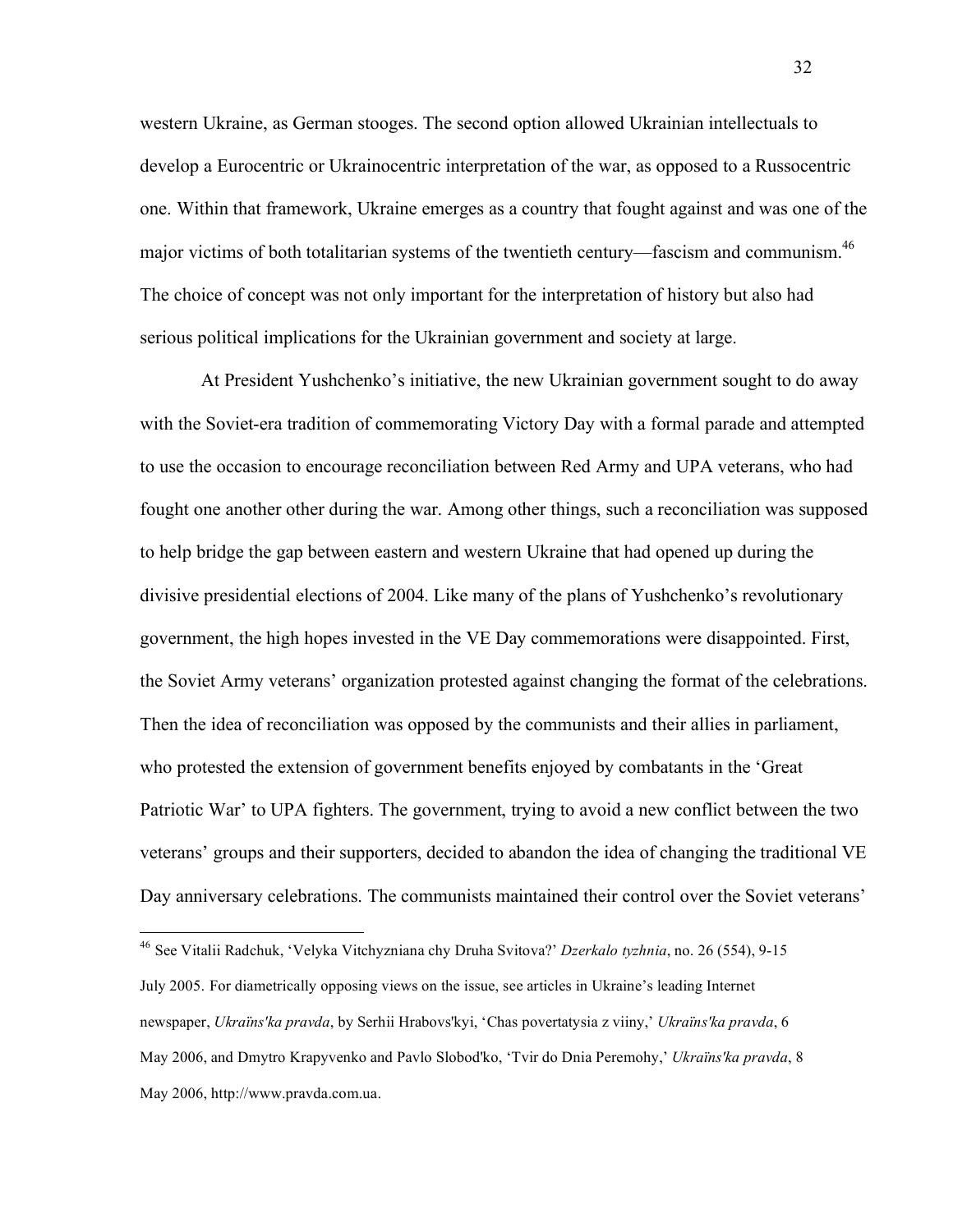association and preserved their de facto political monopoly on the commemorations.<sup>47</sup> When on 15 October 2005 UPA supporters tried to celebrate the sixty-third anniversary of the founding of the army with a demonstration in Kyiv, they were physically attacked by communists and supporters of radical pro-Russian groups.<sup>48</sup> Once again, worshippers of 'the great Stalin' intervened to oppose Ukraine's attempt to break with the Soviet past. After the VE Day celebrations Ukraine remained as divided as before in its attitudes toward the Second World War and its outcome.

#### *Conclusions*

It has become a cliché to state that all politics are local. It is more controversial to state that all historical debates are parochial or are determined by local (national) agendas, traditions, fears, and complexes. The recent Yalta debate, despite its international scope, seems to support the second proposition as much as the first. Remembering, forgetting, and (re)interpreting the Yalta Conference during the winter and spring of 2005 turned out to be a process fuelled as much by national historiographic traditions as by current perceptions of national interests. Nevertheless, the recent Yalta debate allows one to draw some preliminary conclusions of a more general

 $47$  On the actions of the communists and the leadership of the Soviet Army veterans' association relating to the failure of the planned reconciliation, see Hrabovs'kyi, 'Chas povertatysia z viiny'; Mykola Velychko, 'NKVD ne prostylo UPA,' *Ukraïns'ka pravda*, 10 May 2005, http://www.pravda.com.ua; Volodymyr Danyliuk, 'Prymyrennia veteraniv. Misiia nezdiisnenna,' *Dzerkalo tyzhnia*, no. 11 (539), 26 March-1 April 2005; Iryna Mahdysh, 'Nasha porazka u Druhii Svitovii viini,' *Dzerkalo tyzhnia*, no. 21 (549), 4-10 June 2005.

<sup>&</sup>lt;sup>48</sup> Ron Popeski, 'Leftists, nationalists scuffle in Ukraine over WW2,' Reuters, Kiev, Ukraine, 15 October 2005.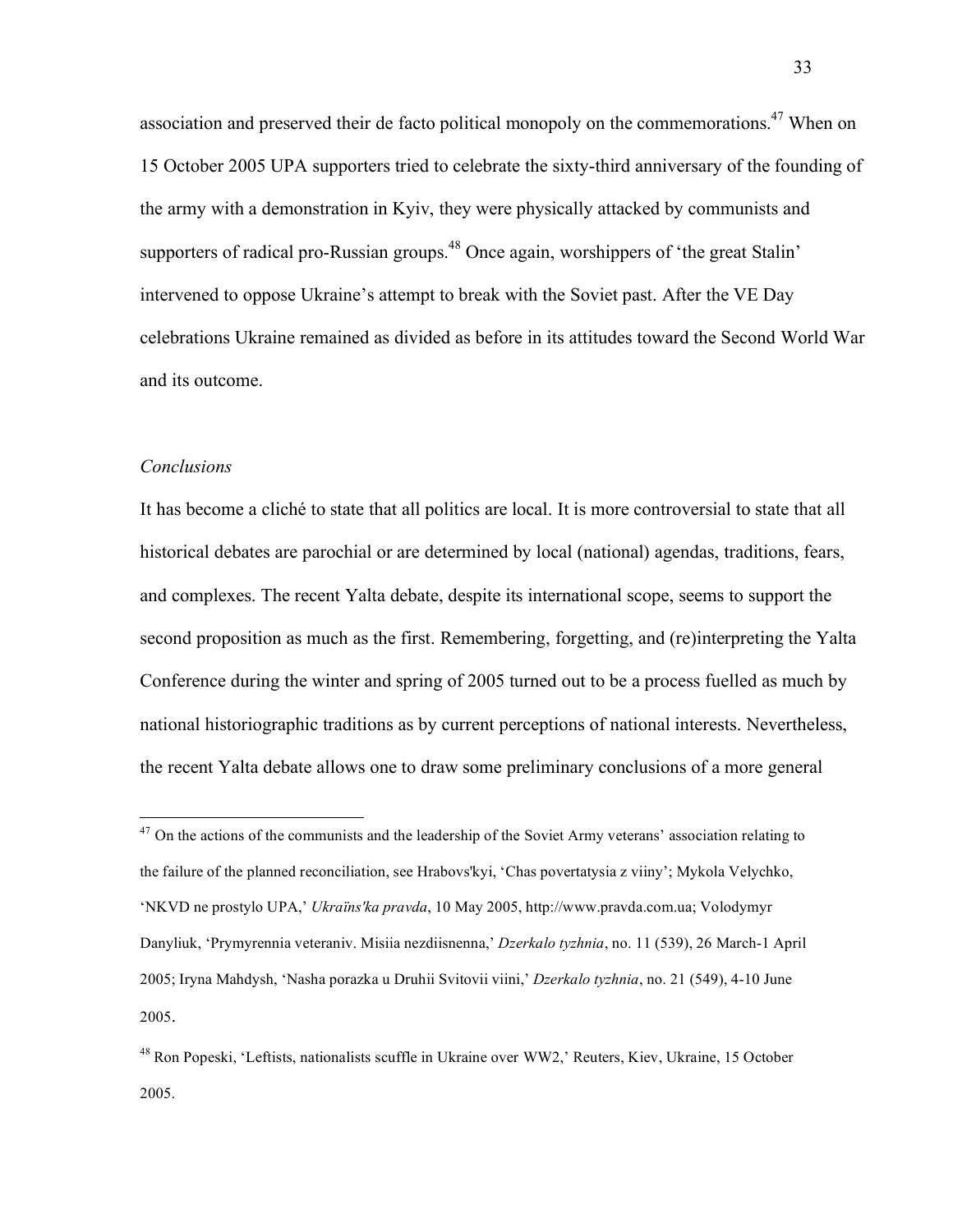nature, as it sheds light on the interrelation between historical memory and international politics in a dialogue involving great powers and smaller states dependent on their protection. One such conclusion is that if the victims of Yalta stood united in their negative assessment of the Yalta accords, the victors' assessments of the agreements varied by political camp. It has been said that victors are not judged. The debates of 2005 in the United States and Russia show that they are judged not only by others but also by themselves.

For the East Europeans, the anniversary was a chance to express their indignation about an event that had remained at the core of their historical memory and identity for the last sixty years. They could finally begin the process of healing their historical traumas by presenting a list of grievances to the main perpetrator, Russia, and its Yalta accomplices. It seems quite clear that for most of the Polish and Baltic elites, remembering Yalta was necessary not only to recover historical facts suppressed by the communist regimes but also to ensure international recognition of the trauma suffered by the East European nations after the end of the Second World War. The first of these tasks was achieved immediately before and after the collapse of communism, with the consequent delegitimization of the Russocentric communist historical narrative. It was now time to achieve the second goal. By commemorating Yalta in 2005, the East European elites were once again parting ways with their nations' communist past and dependence on Russia but they were now doing so on the international scene. As the countries of Eastern Europe were admitted to NATO and the European Union, it became safer for them to air their historical grievances against Moscow in the international arena. As the new Russia's activity in the region increased with the start of the new millennium, while a new generation of East European citizens who had never witnessed communist or Soviet domination of their countries came of age, it also became useful for domestic and international reasons alike to remind the world about the trauma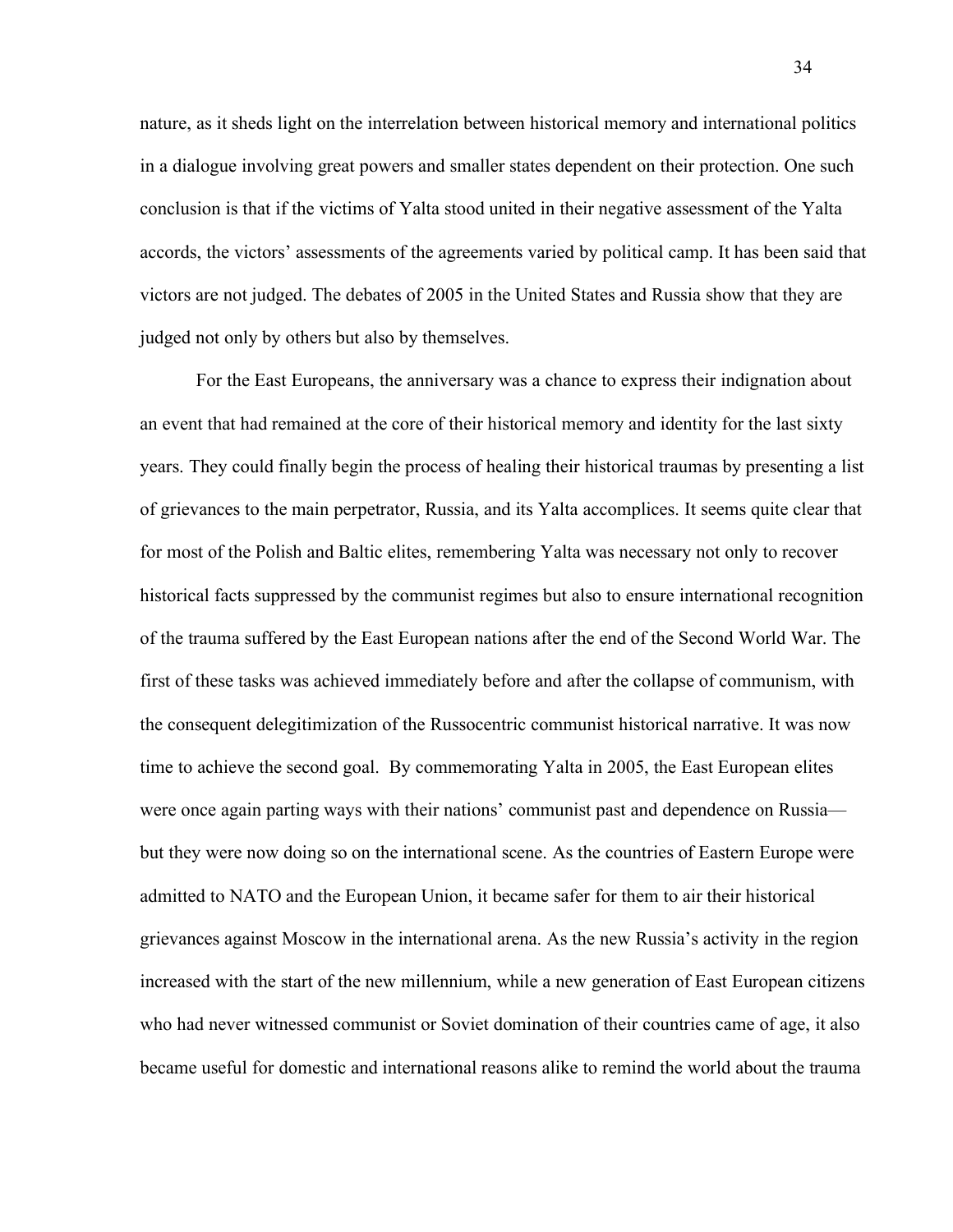of Yalta. As the East Europeans saw it, the new generation should not forget the lessons of the past, while the West should not repeat the errors of Yalta by allowing Russia a special role in Eastern Europe.

No country in the region was more interested in delivering this message to the world than Ukraine, which had just emerged from the drama of the Orange Revolution, in which it rejected Russian interference in its internal affairs. While the new Ukrainian government would have preferred to side with its Polish and Baltic colleagues in unreservedly condemning the Yalta agreements, it had to beware of the lack of consensus on the significance of the Second World War within its own political elite. Remaining pro-Soviet sentiment in the country's eastern regions, as well as the still influential communist opposition in parliament, drastically limited the new government's options with regard to public remembrance of the end of the Second World War. The Ukrainian public debate on the legacy of the Yalta Conference was influenced not only by political dynamics after the Orange Revolution but also by international considerations. None was more important than the issue of Ukraine's borders. While sharing the criticism of Yalta expressed by its western neighbors, the Ukrainian intellectual elites could not fully condemn the conference that had made their country a founder of the United Nations and provided international legitimacy for its western borders. Thus in the Ukrainian media the border question was discussed in the context of the Molotov-Ribbentrop Pact but not in that of the Yalta agreements. The sensitivity of the border issue helps explain Ukraine's reluctance to take advantage of the anniversary to raise its international profile: at Yalta the Big Three had made not only Poland but also Ukraine complicit in Stalin's division of Europe. As a result of the Yalta decisions, Ukraine obtained lands that did not belong to it before the war, although they were largely settled by ethnic Ukrainians. A new nation that could be considered both a beneficiary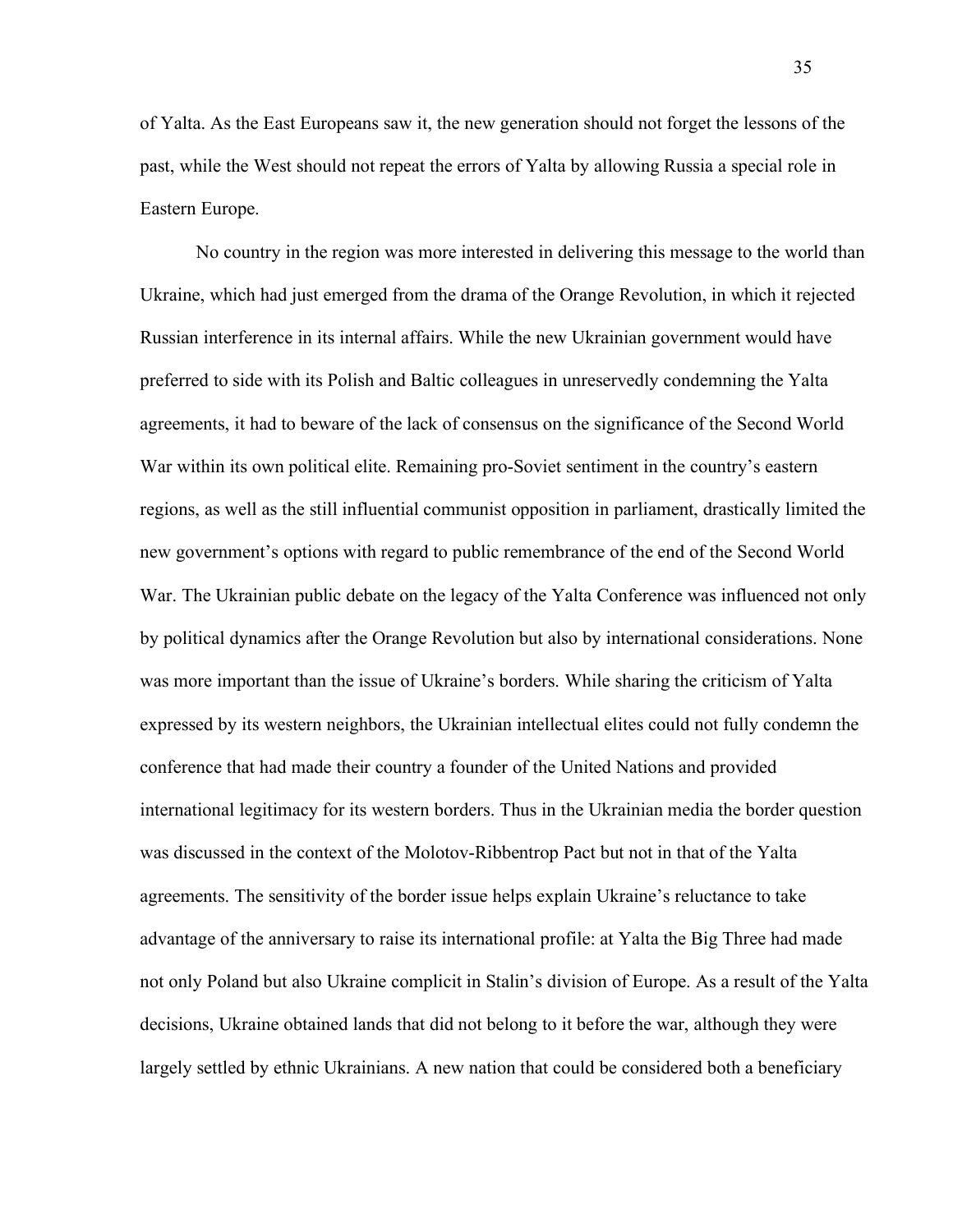and a victim of Yalta, Ukraine, as represented by its government, preferred to 'forget' so important an event in its history as the Yalta Conference.

What about the other beneficiaries of Yalta? No country seems more entrapped by the Yalta decisions and the legacy of Stalinism than the Russian Federation. Faced with actual and potential claims against its Yalta booty and post-Yalta policies on the part of Germany, Japan, Poland, and the Baltic states, the Russian leadership is as far today as it has ever been from issuing a public apology for the 'crimes of Yalta.' Russian imperial pride is one reason why President Bush's invitation to President Putin to apologize for the wrongs done to Russia's neighbors has elicited no positive response and will not do so in the immediate future. For the Russian elites, Yalta remains a symbol of their country's glory, reminding them of Moscow's former status as the capital of a superpower rivaled only by the United States. The nostalgic communists continue to see the Yalta decisions as proof of the triumph of communism and the greatness of the communist dictator Joseph Stalin. Only the liberals, now weak and marginalized—an echo of the once powerful popular movement of the Gorbachev and early Yeltsin years—remain critical of both the Stalinist legacy and Russia's continuing imperial ambitions.

All Russian political forces, from nationalists to liberals, approached the Yalta and VE Day anniversaries with their own hopes and political agendas. The ruling elites wanted to raise and embellish Russia's international image by reminding the world of its leading role in defeating fascism. The Russian conservatives complained about the post-Cold War world, rife with unpredictability and danger now that it was no longer held in check by Yalta-type agreements. In the eyes of Russian diplomats, the solution to the world's new insecurities was quite simple: it would suffice to recognize the territories of the former Soviet Union as a zone of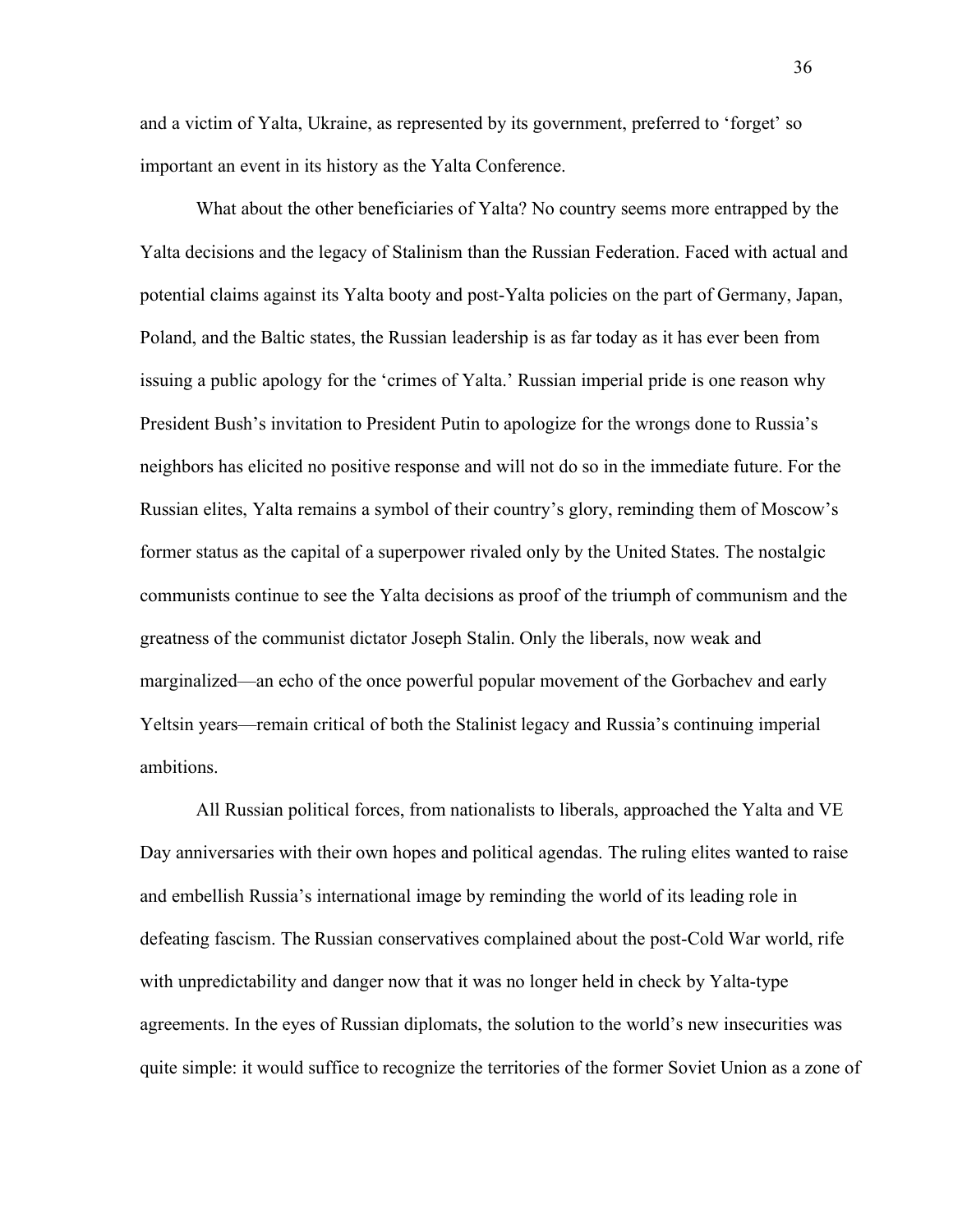Russian responsibility. Russian liberals expected the collapse of the unjust Yalta arrangements to lead to the complete elimination of the Iron Curtain and make Russia a full member of the club of European nations. None of these scenarios materialized, and the negative reaction to the Moscow celebrations in East Central Europe dashed the hopes of Russian conservatives and liberals alike. This failure should not obscure the general trend in the evolution of Russian collective memory since the collapse of the USSR. As the loss of empire becomes more obvious to the Russian elites and society at large, and former clients adopt more independent policies toward Moscow, official Russia becomes less inclined to issue apologies for crimes and injustices perpetrated against the empire's former subjects. On the contrary, it becomes more aggressive both in the interpretation of its historical role in the region and in the pursuit of its current policies there.

Only the United States rose to the occasion when in the words of its president it condemned the Yalta agreements, placing them in the same category as the Munich appeasement and the Molotov-Ribbentrop Pact. Unlike Russia, the United States is prepared to admit its historical error for the sake of building better relations with the countries of the region. President Bush's remarks about Yalta are an interesting case of the use and abuse of history on the international scene. There is little doubt that they were not intended mainly for a domestic audience. Bush appears to have had at least two goals in mind. The first was to support the countries of the new Europe that showed loyalty to the United States and embarrass President Putin, who was in no psychological, political, or economic position to afford a similar admission of guilt. The second was to legitimize his war in Iraq and his policy in the Middle East by pledging never again to abandon support for freedom and democracy—the latter being the major theme of his discourse on Iraq. The president's use of the Yalta anniversary to recognize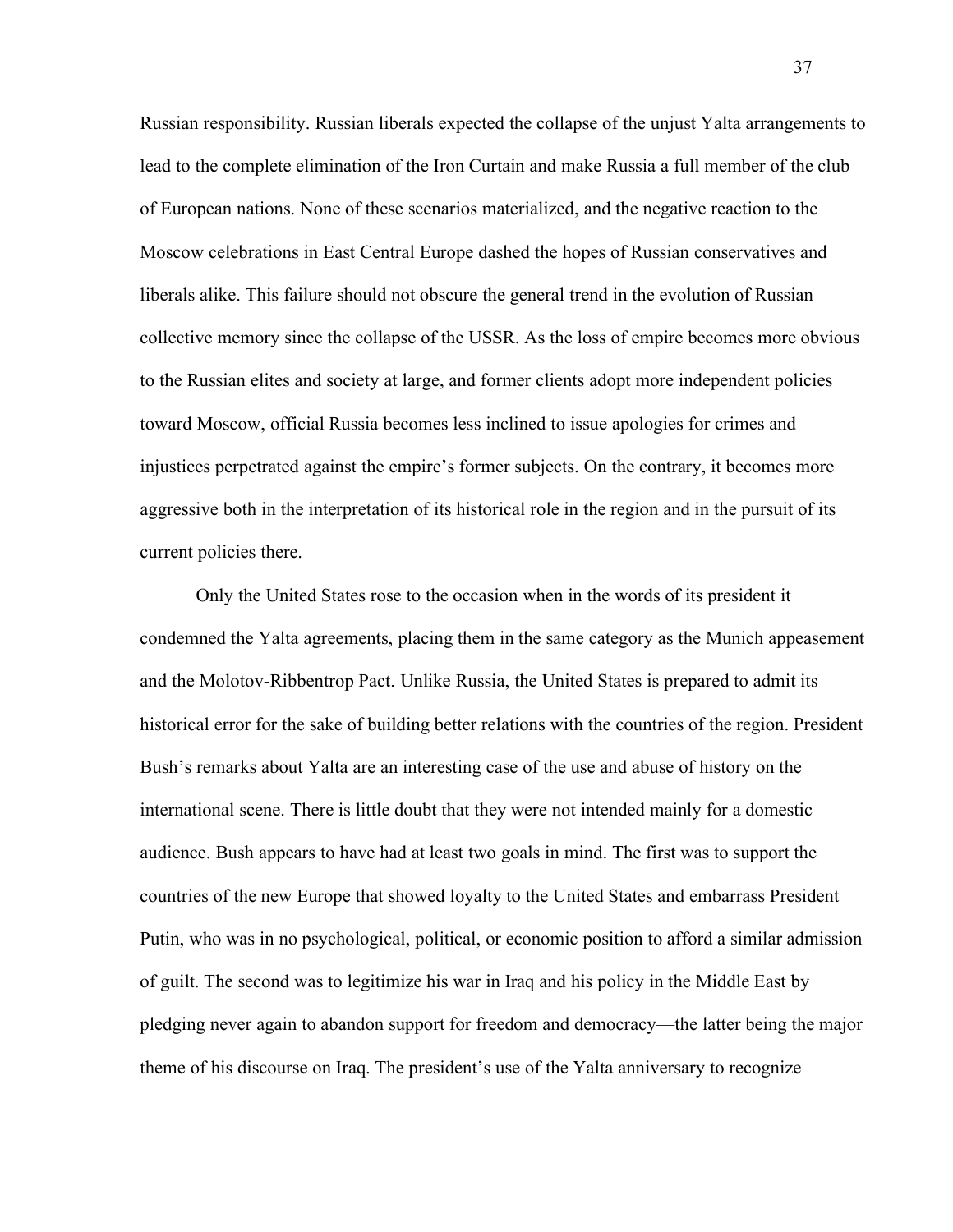America's past errors, while promoting his new international agenda, did not sit well with critics of his administration in the USA. Enraged by the comparison of the Yalta agreements to the Molotov-Ribbentrop Pact (a mere recognition that, in the Baltic states at least, the Yalta decisions ratified the borders established by the Stalin-Hitler agreement of 1939), the Democrats rose instinctively to the defense of Franklin Delano Roosevelt, the Democratic president revered even by Ronald Reagan. The Yalta debate in the United States itself demonstrated once again the predominance of the national over the international perspective in the collective memory of the world's only remaining superpower.

Nevertheless, it would appear that the United States is winning not only the geopolitical competition with Russia in its East European backyard but also the historical debate. The ideas of freedom and democracy, which lie at the core of the master narrative of American history, are well suited to the requirements of past and present American policy in the region and find support and understanding on the part of the East European 'losers' of Yalta. As the tone of the Yalta debate in Poland demonstrates, the ideas of liberty and independence remain central elements of the Polish historical narrative and national self-image. They coexist with the tradition of depicting Poland as a quintessential victim of Russia and other world powers from the partitions of the Polish-Lithuanian Commonwealth in the second half of the eighteenth century to the end of the twentieth. In the East European countries discussed in this essay, only the Ukrainian elite ended up sitting on the fence, in complete accordance with a popular historiographic paradigm of Ukraine as a country positioned on the civilizational divide between East and West, democracy and authoritarianism.

In the case of Russia, its historical narrative lost its universal appeal with the collapse of communism. It is no longer possible to justify the Soviet takeover of Eastern Europe either by

38